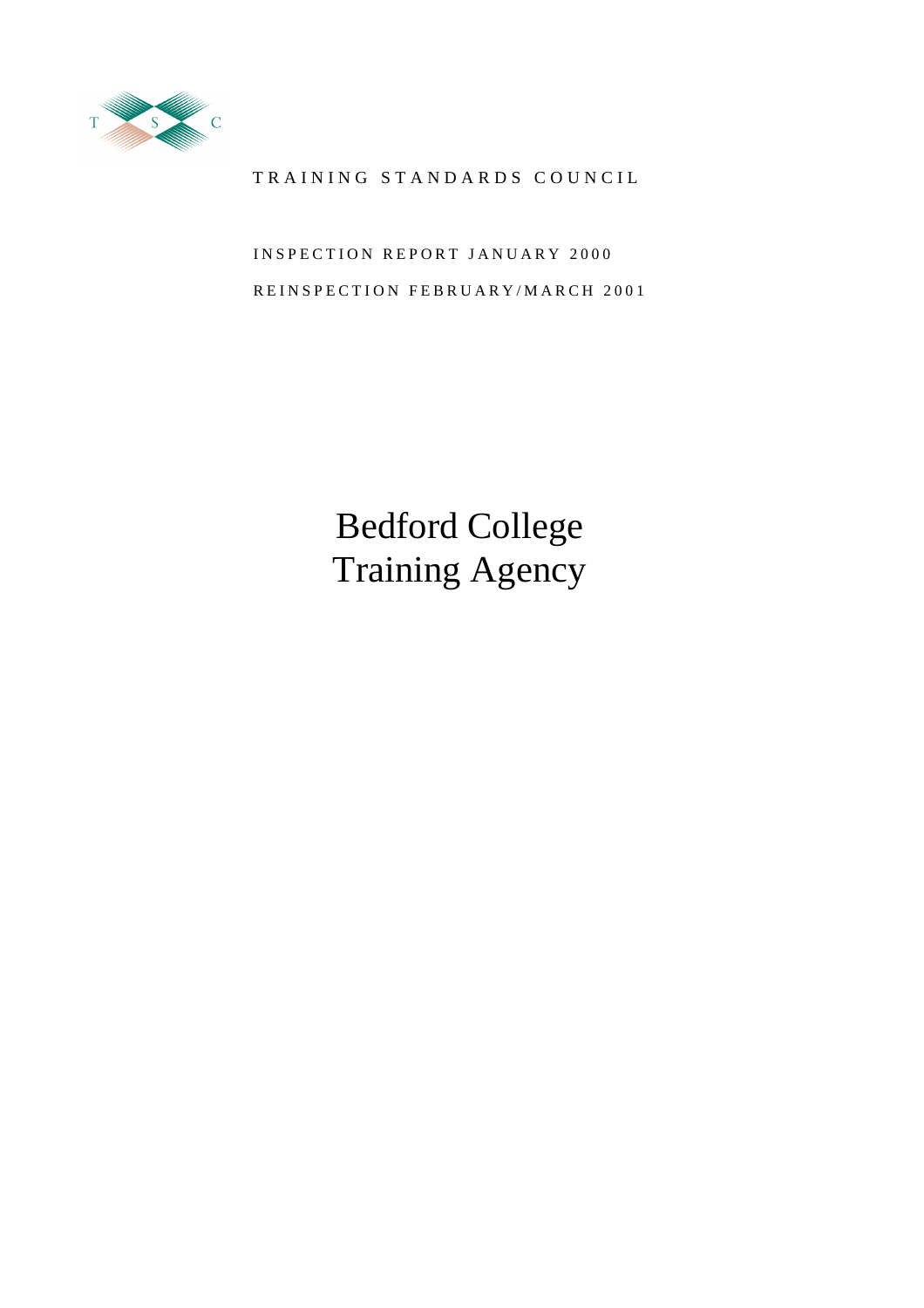

# SUMMARY

At the time of the first inspection, Bedford College Training Agency's training in engineering, retailing and customer service, and health, care and public services was less than satisfactory. Training in these areas is now satisfactory. In engineering, work-based assessment occurs frequently but there are weak links between on- and off-the-job training. Although trainees and employers now have a good understanding of the apprenticeship frameworks in retailing and customer service, achievement rates are low. In health, care and public services, training is well planned but trainees make slow progress towards their qualification. The agency provides satisfactory training in construction, business administration and hair and beauty. All occupational areas are well resourced. Practices to support equal opportunities are adequate in the college but do not extend to the workplace. Pastoral care of trainees is good. Additional support for trainees is not well planned and target-setting at progress reviews is ineffective. Changes to the management of the training have led to improvements. The agency has introduced rigorous agreements with the college's programme areas covering training and assessment. Arrangements for quality assurance are now satisfactory.

**As a result of the reinspection of Bedford College Training Agency, the original published report text for engineering, retailing and customer service, health, care and public services, trainee support, management of training and quality assurance has been replaced by new text which makes reference to the original inspection findings. This summary page, the overall report introduction, and the inspection findings introduction have also been amended to reflect the findings of the reinspection. All other sections of the original published report, which have not been subject to full reinspection, have been left in their original form.**

#### **GRADES**

| <b>OCCUPATIONAL AREAS</b>      | <b>GRADE</b> | <b>GENERIC AREAS</b>   | <b>GRADE</b> |
|--------------------------------|--------------|------------------------|--------------|
| Construction                   |              | Equal opportunities    |              |
| Engineering                    |              | Trainee support        |              |
| Business administration        |              | Management of training |              |
| Retailing & customer service   |              | Quality assurance      |              |
| Hair & beauty                  |              |                        |              |
| Health, care & public services |              |                        |              |

| <b>REINSPECTION</b>            | <b>GRADE</b> | <b>REINSPECTION</b> |                        | <b>GRADE</b> |
|--------------------------------|--------------|---------------------|------------------------|--------------|
| Engineering                    |              |                     | Trainee support        |              |
| Retailing & customer service   |              |                     | Management of training |              |
| Health, care & public services |              |                     | Quality assurance      |              |

| <b>GENERIC AREAS</b>   | <b>GRADE</b> |
|------------------------|--------------|
| Equal opportunities    | з            |
| Trainee support        |              |
| Management of training |              |
| Quality assurance      |              |

| <b>REINSPECTION</b>    | <b>GRADE</b> |  |
|------------------------|--------------|--|
| Trainee support        |              |  |
| Management of training |              |  |
| Quality assurance      |              |  |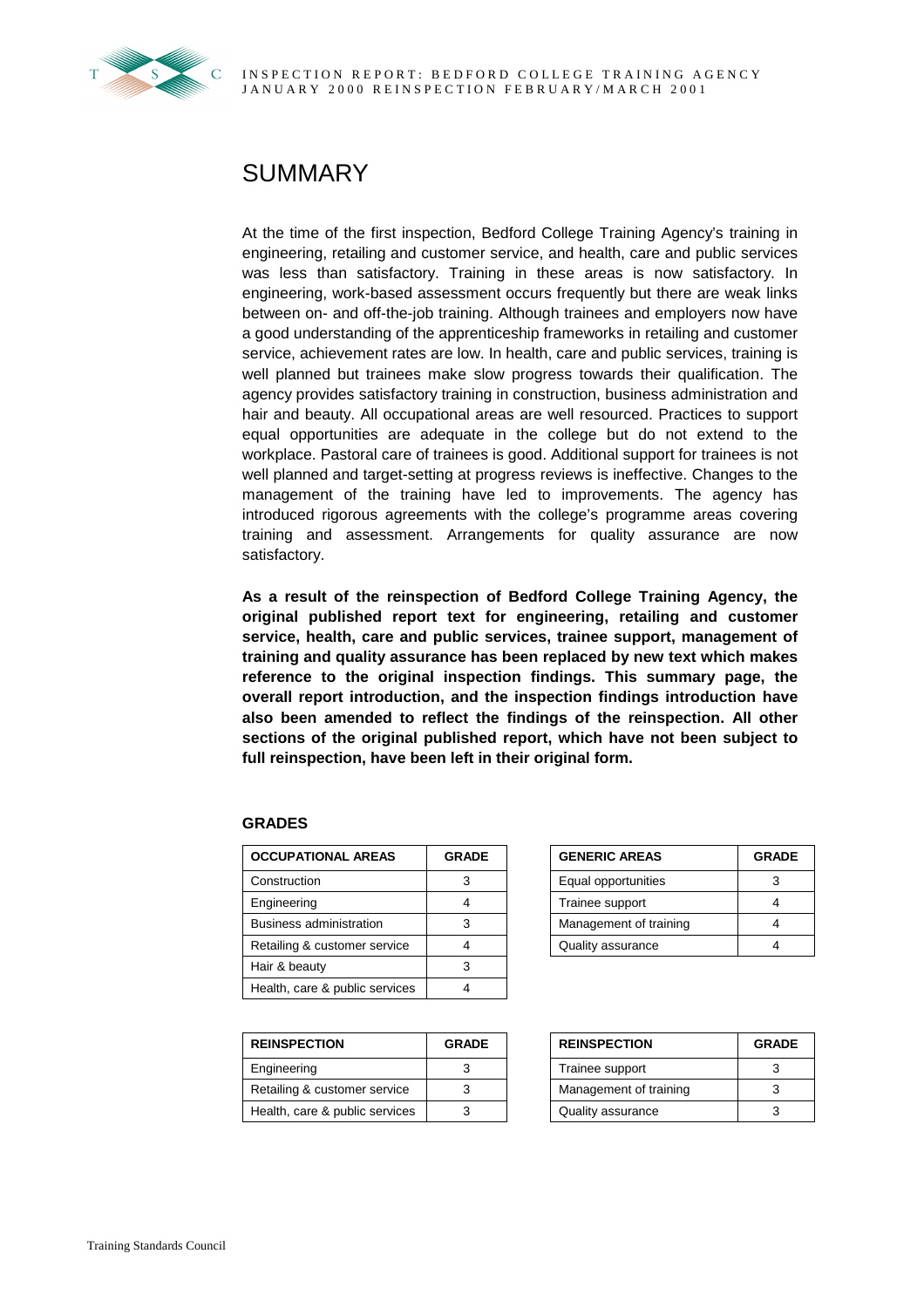

# **KEY STRENGTHS**

- ♦ good off-the-job training in most occupational areas
- ♦ well-resourced training facilities in the college
- ♦ good trainees' portfolios in construction and hair and beauty
- ♦ good work environments in engineering, and in retailing and customer service
- ♦ high level of personal support for trainees
- ♦ clearly specified harassment and grievance procedures
- ♦ very effective deployment of staff

# **KEY WEAKNESSES**

- ♦ slow progress by trainees towards achievement of qualifications
- ♦ lack of equal opportunities policies and procedures for work-based training
- ♦ little planning and recording of additional support for trainees
- ♦ ineffective target-setting at progress reviews
- ♦ lack of co-ordination between on- and off-the-job training
- ♦ inadequate management-information system
- ♦ underdeveloped system to quality assure work-based learning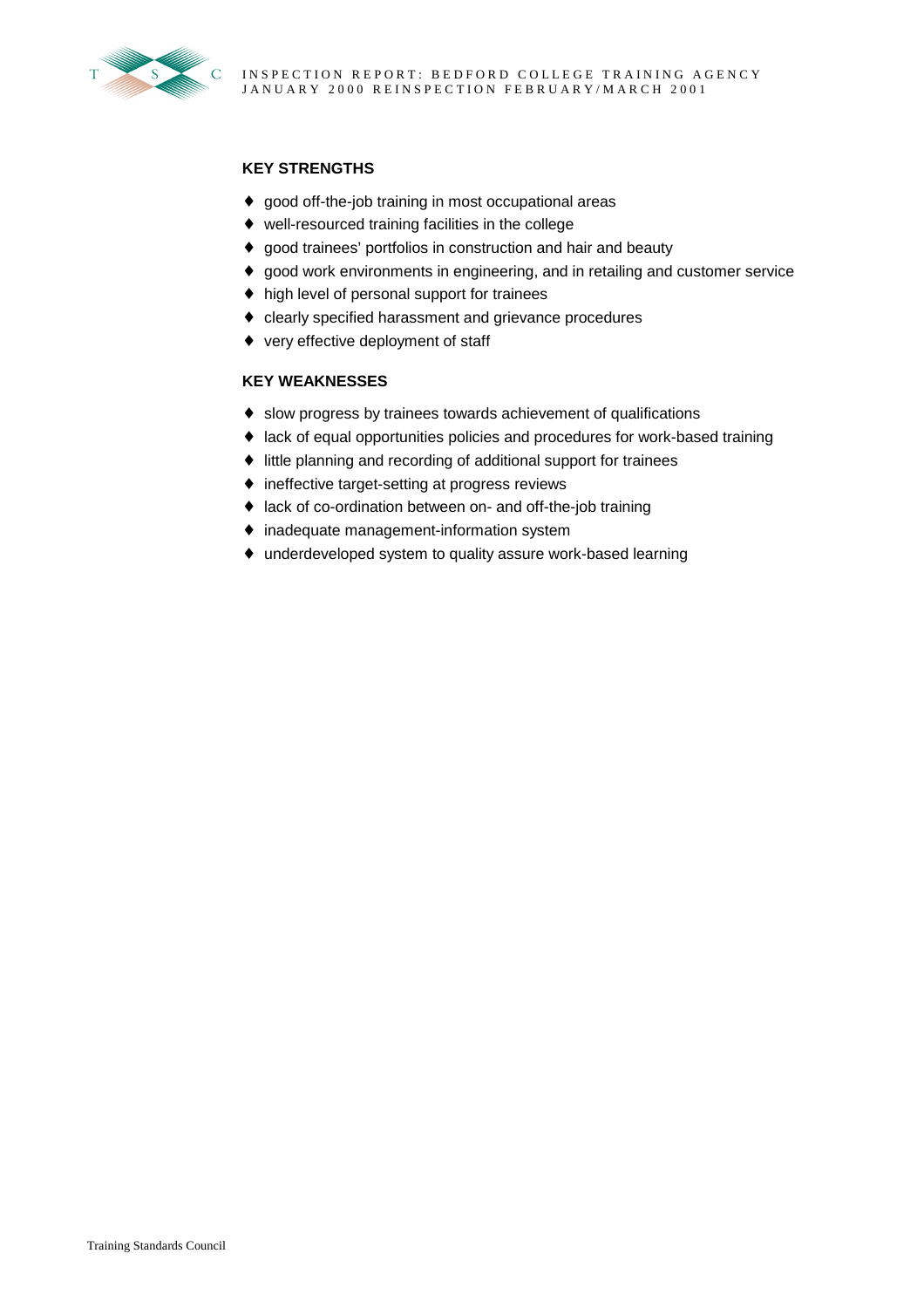

# INTRODUCTION

1. Bedford College Training Agency (BCTA) is the training arm of the general further education college in Bedford. The college's main campus is on a site in the town centre. BCTA provides training on a day-release basis at the town centre site in mechanical engineering, business administration, hair and beauty, childcare and care for the elderly. Training in construction and motor vehicle engineering takes place at premises three miles away in Kempston. Training in retailing and customer service is completely work based. At the first inspection, horticulture and hospitality were not inspected because there were only several trainees in total in these areas. The college has offered government-funded training since 1992. At the time of the first inspection, there were 200 trainees, of whom 61 were modern apprentices, 111 were national trainees and 28 were on other work-based learning programmes for young people. At the time of the reinspection, there were 174 young people in training across all the occupational areas. Of these, 126 were foundation modern apprentices, 43 were advanced modern apprentices and five were on other work-based training. BCTA is the responsibility of the college's director of academic programmes. The training is managed at a strategic level by a programme manager and on a day-to-day basis by BCTA's training manager, with the help of an administrator. At the first inspection, two full-time and two parttime training officers supported trainees on work-based learning programmes. There were two vacancies for training officers, in retailing and customer service and motor vehicle engineering respectively. At the time of the reinspection, there were seven occupationally competent training officers. All of BCTA's current work is funded by Bedfordshire and Luton Chamber of Commerce, Training and Enterprise (CCTE). The college has several sources of income. Seventy-eight per cent comes from the Further Education Funding Council (FEFC), and the remaining 22 per cent from tuition fees, higher-education grants, European funds and the contract with the CCTE.

2. The Bedford and Luton areas have many small employers, 62 per cent of which have fewer than five employees. At the time of the first inspection, the unemployment rate in the Bedfordshire area was low, at 2.6 per cent, in comparison with the national average of 4.1 per cent. At the time of the reinspection, the unemployment rate was still low, at 2.1 per cent, compared with the national average of 3.3 per cent. People from minority ethnic groups make up 10 per cent of the population in Bedford and Luton. Occupational sectors which are in decline include agriculture, manufacturing and construction. Sectors in which opportunities for employment are increasing include distribution, hotels, catering and business services. In 1999, the proportion of school leavers achieving five or more general certificates of secondary education (GCSEs) at grade C and above in Bedford was 47.2 per cent, compared with the national average of 47.9 per cent. In 2000, this proportion had declined slightly, to 46 per cent, in comparison with the national average of 49.2 per cent.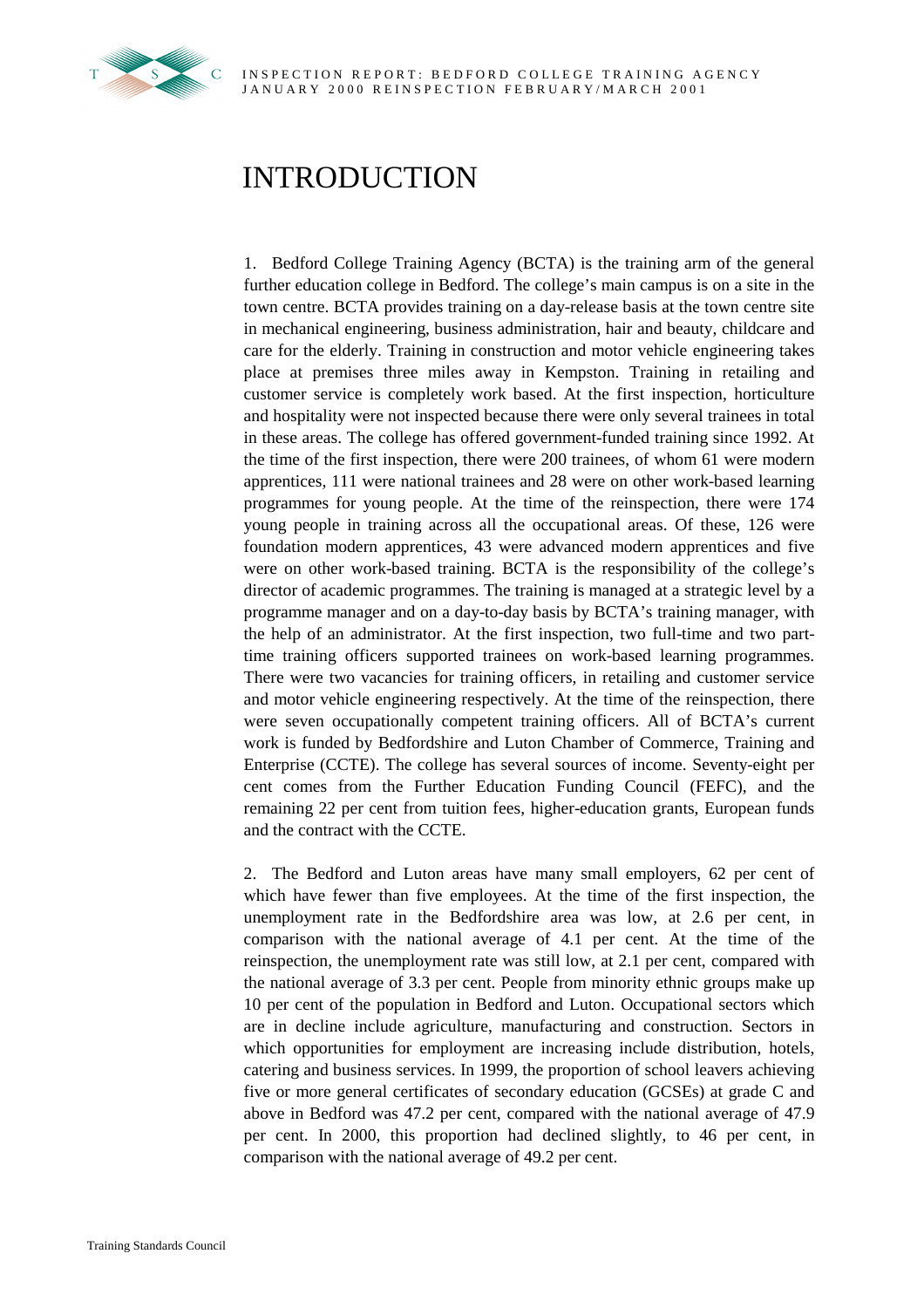

| Programme area                    | <b>Advanced</b><br>modern<br>apprentices | <b>Foundation</b><br>modern<br>apprentices | Other work-<br>based training<br>for young<br>people | <b>Total</b>   |
|-----------------------------------|------------------------------------------|--------------------------------------------|------------------------------------------------------|----------------|
| Mechanical<br>engineering         | 1                                        | 5                                          |                                                      | 6              |
| Motor-vehicle<br>engineering      | $\overline{4}$                           | 6                                          |                                                      | 10             |
| Retailing and<br>customer service |                                          | 3                                          | 2                                                    | 5              |
| Early years care and<br>education | 3                                        | 21                                         |                                                      | 24             |
| Care of elderly<br>people         | 1                                        | 3                                          |                                                      | $\overline{4}$ |
| <b>Total</b>                      | 9                                        | 38                                         | $\overline{2}$                                       | 49             |

# Number of trainees in each programme area subject to reinspection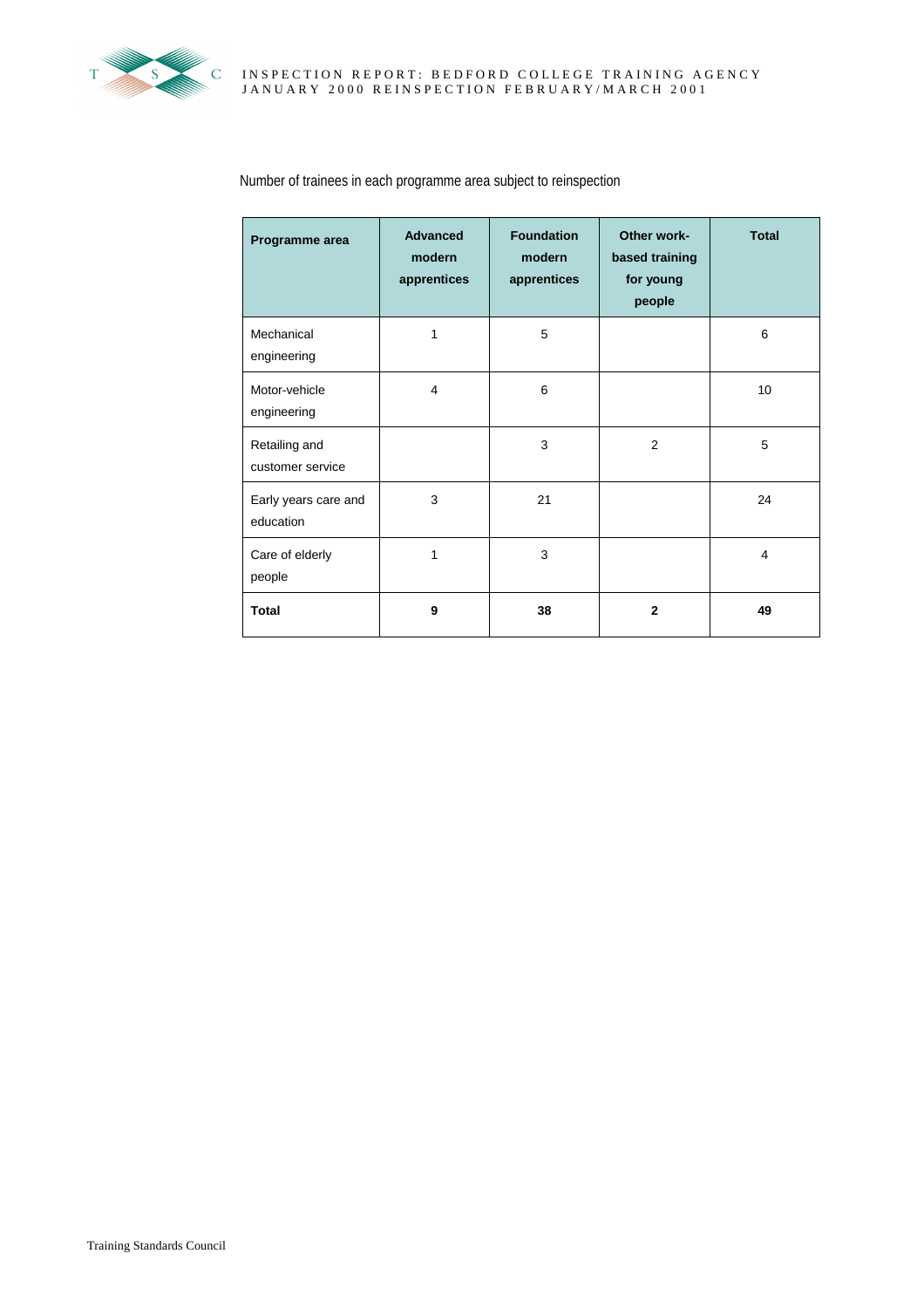

# INSPECTION FINDINGS

3. The self-assessment report for the first inspection was published after extensive consultation with staff at the college and the agency. Data were collected and analysed by a self-assessment working group, which also had responsibility for the self-assessment report which was produced for the FEFC. The group included the principal and the manager responsible for quality assurance. Employers and trainees were not consulted during the process. An action plan, developed after the first inspection, was used to consolidate the strengths and address the weaknesses identified by self-assessment and inspection. A second self-assessment report was produced in November 2000, in preparation for reinspection. Staff at the college and the agency were involved in evaluating how the weaknesses identified at the first inspection had been addressed. Feedback from trainees and employers was gathered and a detailed analysis of these data was made. The second self-assessment report outlined the remedial action which had been taken and was cross-referenced to the action plan.

4. The first inspection was carried out by a team of eight inspectors, who spent a total of 32 days at BCTA in January 2000. The team worked jointly with a team of the FEFC's inspectors, sharing information and findings. The occupational areas inspected jointly were business administration, engineering, and health, care and public services, as well as the generic aspects of the training. Inspectors met 65 trainees and 37 workplace supervisors. Eighteen employers were visited. Inspectors interviewed 39 of BCTA's staff, including senior managers, middle managers and staff in the curriculum areas. Both teams examined a comprehensive selection of the college's documents.

5. Reinspection was carried out by a team of five inspectors, who spent a total of 18 days at BCTA during February and March 2001. They interviewed 38 trainees and undertook 37 interviews with staff at BCTA and the college. They visited 16 employers and conducted 14 interviews. They examined 10 portfolios, records of assessment, trainees' files and a wide selection of the college and agency's documents relating to management of training and quality assurance.

|                         | <b>GRADE 1</b> | <b>GRADE 2</b> | <b>GRADE 3</b> | <b>GRADE 4</b> | <b>GRADE 5</b> | <b>TOTAL</b> |
|-------------------------|----------------|----------------|----------------|----------------|----------------|--------------|
| Construction            |                | 2              |                |                |                | 2            |
| Engineering             |                | 2              |                |                |                | 2            |
| Business administration |                | 2              | 2              |                |                | 4            |
| Hair & beauty           |                | 2              |                |                |                | 3            |
| <b>Total</b>            | Ω              | 8              | 3              | ი              | 0              | 11           |

Grades awarded to learning sessions during the first inspection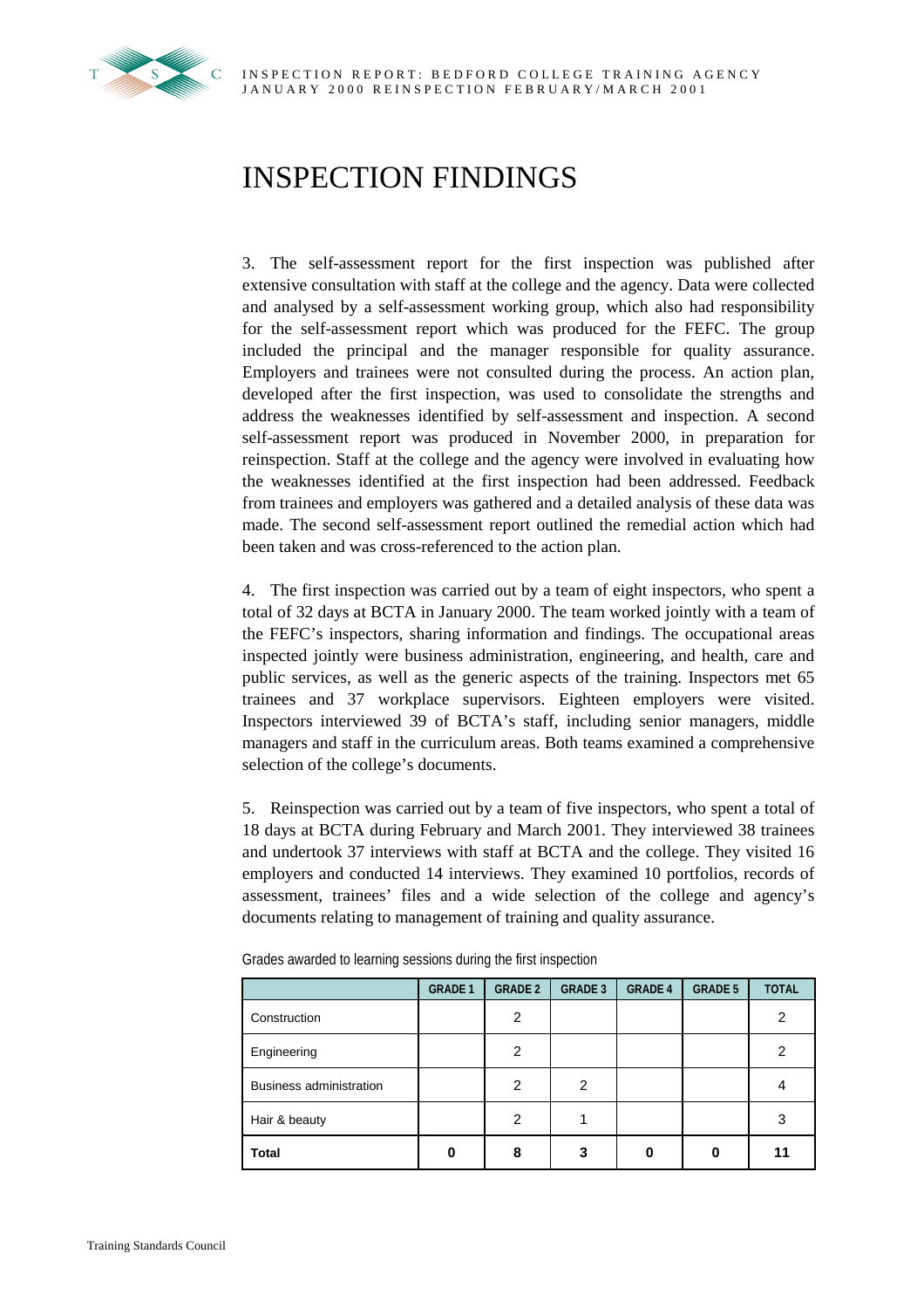

Grades awarded to learning sessions at reinspection

|                                   | <b>GRADE 1</b> | <b>GRADE 2</b> | <b>GRADE 3</b> | <b>GRADE 4</b> | <b>GRADE 5</b> | <b>TOTAL</b> |
|-----------------------------------|----------------|----------------|----------------|----------------|----------------|--------------|
| Engineering                       |                | 3              |                |                |                | 3            |
| Retailing & customer service      |                |                |                |                |                |              |
| Health, care & public<br>services |                |                | 3              |                |                |              |
| <b>Total</b>                      |                |                | 3              |                | O              | 8            |

# **OCCUPATIONAL AREAS**

# **Construction** Grade 3

6. There are 62 trainees on construction programmes with BCTA. Sixteen are modern apprentices, 28 are national trainees and 18 are on other training programmes for young people. The occupational areas are electrical installation with 38 trainees, 10 trainees in plumbing, 12 in carpentry and joinery and two in brickwork. Off-the-job training takes place at two sites. The main college campus in Bedford has workshops for electrical installation, brickwork, carpentry and joinery. Training in plumbing is held at a second site. Trainees in all occupational areas other than electrical installation attend college for a block of one or two weeks at a time. Trainees in electrical installation attend college one day each week. Assessment takes place at the college. A recently appointed occupationally competent member of staff visits trainees on site. Employers are mainly sole traders or companies employing fewer than five people. Most of these companies' work is in domestic renovation and small commercial projects. A small number of electrical installation firms undertake national contracts. Trainees contact the provider either by referral from their employer or through the careers service. Several trainees started with the college on full-time courses and transferred to work-based training after securing employment.

7. Achievement data shows that, of the 29 trainees who have left their programmes within the last three years, six have transferred from youth training or national traineeships to modern apprenticeships and 10 have achieved their target qualification. The remainder have not completed their training plans.

8. The self-assessment report cited many strengths that were considered no more than normal practice, although many of the weaknesses were agreed on by inspectors. An action plan to address weaknesses has been produced and progress is being made towards its implementation. Inspectors identified additional strengths and weaknesses. The grade awarded by the inspection team is the same as that proposed in the self-assessment report.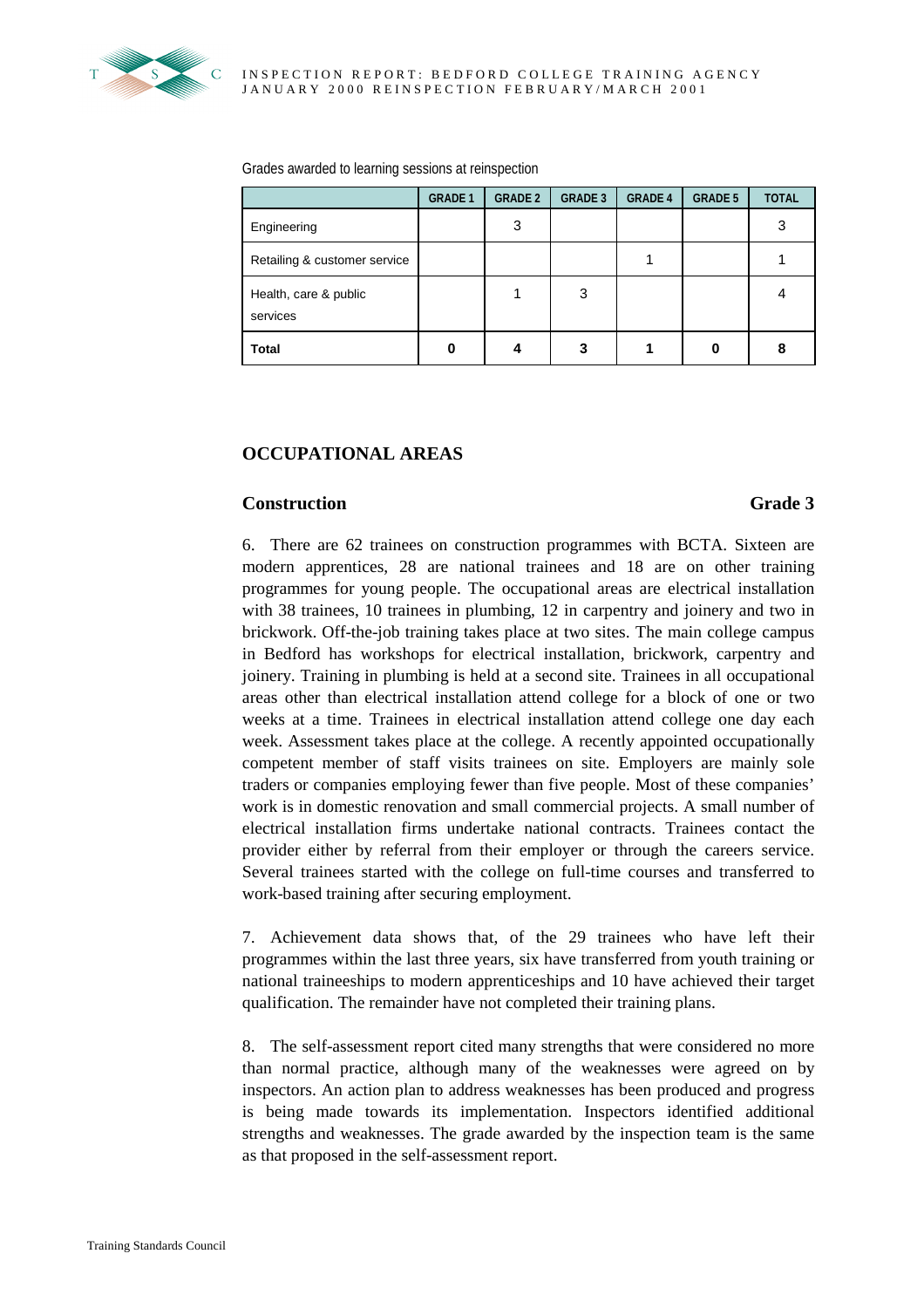

# *STRENGTHS*

- ♦ good standard of off-the-job training
- ♦ good-quality trainees' portfolios
- ♦ good use of evidence from the workplace
- ♦ extensive range of on-the-job training opportunities

### *WEAKNESSES*

- ♦ no assessment in the workplace
- ♦ poor knowledge of NVQs by employers
- ♦ some poor planning of on-the-job training
- ♦ slow progress towards achievements in some areas

9. Training at both sites is effectively planned and is good. Practical sessions in all craft areas include trainees from different levels and at different stages of the programme. These sessions are well managed. The progress of each individual is monitored closely. Trainees are aware of the learning they have achieved and the content of forthcoming sessions. Work packages explain the theory so that trainees are able to access training throughout the year. Workshop activities are carried out in a realistic working environment and all participants work to high occupational standards. Trainees value the training from college lecturers. They are occupationally well qualified and have a wide range of current industrial experience.

10. Trainees' portfolios are well organised and contain evidence from a wide range of sources. Most trainees record details or take photographs of the tasks they undertake in the workplace. These are used to illustrate the portfolios and indicate the sources of evidence to assessors. Evidence is cross-referenced to the standards and shows clear links between the theory and practical work undertaken at the college. The department has recently purchased a digital camera for use by the training officer. This enables further records of activities to be made when trainees are visited in the workplace.

11. Trainees benefit from a wide range of opportunities with their employers. Supervisors and tradespeople are conscious of the need to provide a variety of tasks for trainees. They arrange for trainees to work on a range of projects involving different crafts and with a variety of supervisors.

12. There is no direct observation by assessors of trainees' performance in the workplace. Trainees undertake many tasks in the workplace that relate directly to the occupational standards, yet the opportunity to assess them is missed. Trainees have to repeat the work at college for the purpose of simulated assessment.

13. Employers have a poor knowledge of the NVQ standards. They are committed to the development of their trainees but most lack knowledge of the occupational standards. They miss the opportunity to arrange activities at work that relate to the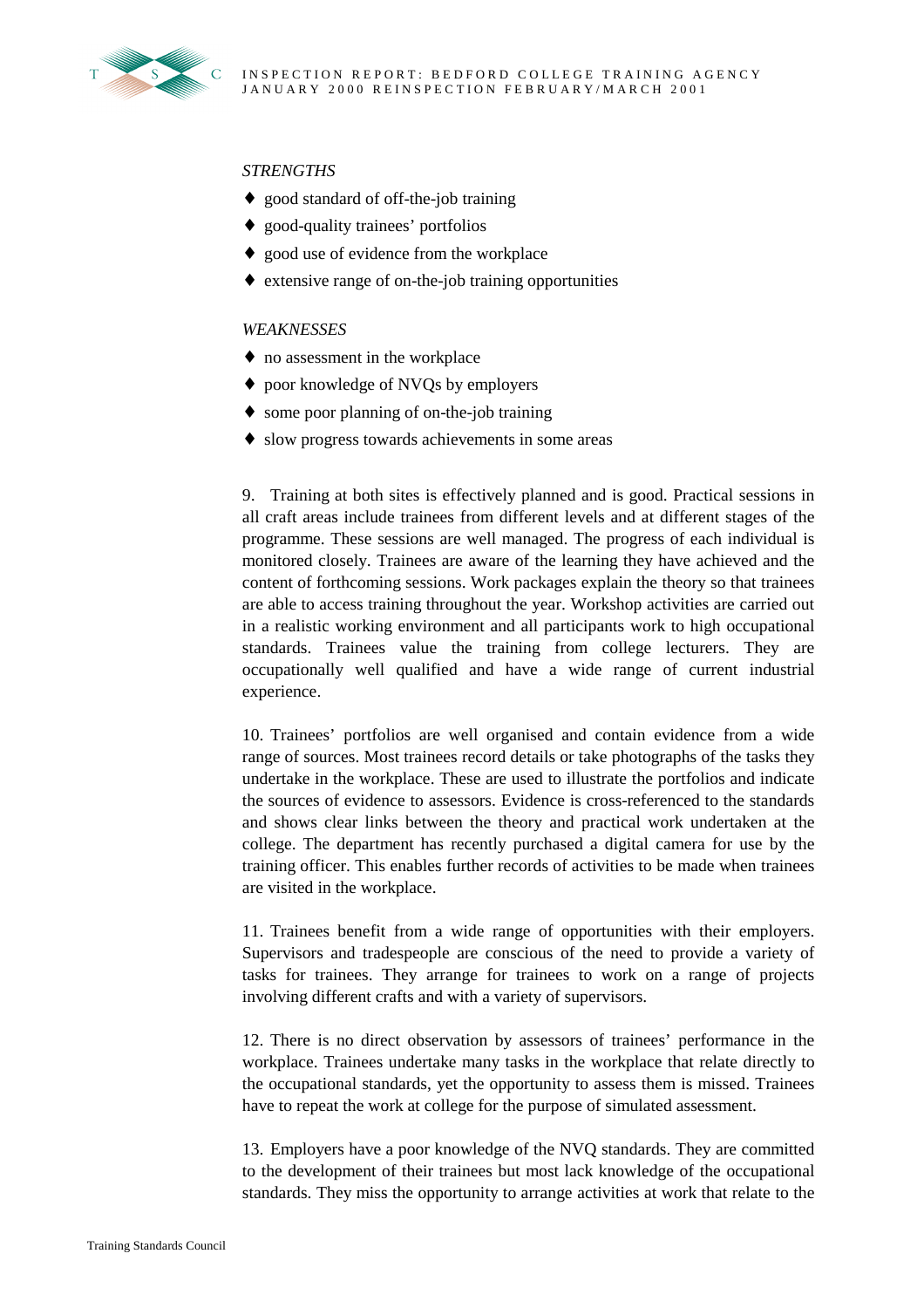

qualification. This prevents a sound link between on- and off-the-job training. Employers are willing to arrange activities to complement work undertaken at college. A college committee meets three times a year to discuss industry developments. No employer has heard of this committee or is aware of its activities.

14. Recently a member of staff who is not occupationally competent has undertaken visits to the workplaces of trainees. These visits have been effective only in monitoring pastoral issues. They have not allowed the provider to discuss training with trainees and employers. The new training officer has a backlog of administrative duties to attend to and has not yet started to plan the assessment of trainees in the workplace.

15. Progress towards achievement has been slow in some areas. Key skills have been neglected in some occupational trades. This is particularly the case where trainees are nearing the projected completion date of the modern apprenticeship qualifications. Progress towards the NVQs has also been slow. The construction programme area has only awarded 10 NVQ certificates for work-based training in the previous three years. The individual needs of trainees and tracking of their progress is not recorded on the training plans. Information on progression is not always passed between the teaching staff and BCTA.

# **Engineering Grade 3**

16. BCTA has 16 trainees on engineering programmes. Ten are working towards motor vehicle qualifications. Of these, four are advanced modern apprentices and six are foundation modern apprentices. Eight motor vehicle trainees are working towards qualifications in light vehicle repair, one in vehicle body repair and one in automotive electrics. Of the six mechanical engineering trainees, one is an advanced modern apprentice and five are foundation modern apprentices. All trainees on engineering programmes are employed. Most of the motor vehicle employers are small service and repair garages or franchise dealerships. In mechanical engineering, work placements are with medium-sized companies which are undertaking a variety of engineering disciplines, and which range from organisations manufacturing and installing conveyor systems, to those involved in the fabrication of specialist hoses to be used in the oil and gas industry. A member of staff from BCTA visits trainees in the workplace to conduct progress reviews and to monitor their welfare. Assessors also visit trainees in the workplace. All offthe-job training is done on a day-release basis. Mechanical engineering trainees attend the college's main site in Bedford. Motor vehicle trainees attend a purposebuilt facility in nearby Kempston. The retention and achievement rates for the past three years show that, of 41 trainees starting on engineering programmes, one has achieved an NVQ at level 1 and eight have achieved NVQs at level 2. In addition, three trainees achieved their advanced or foundation modern apprenticeship framework. Fifteen trainees left early with no qualification.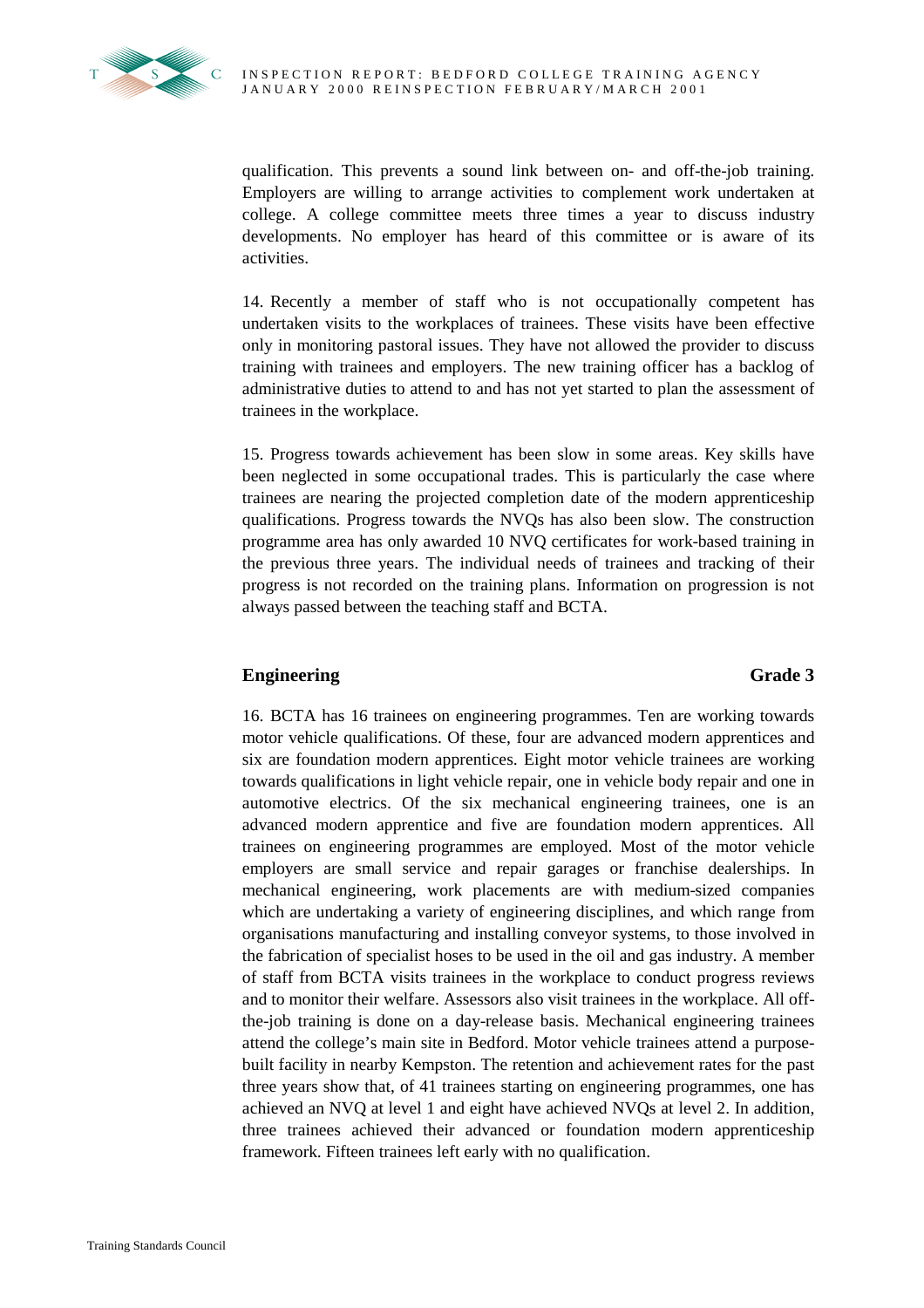

At the first inspection, the main weaknesses identified were:

- ♦ no observed assessment of work-based practices
- ♦ little understanding of training frameworks by trainees and employers
- $\triangleleft$  lack of employers' involvement in the planning of training
- ♦ slow progress in some qualifications
- ♦ poor reflection of framework requirements within individual training plans

17. Since the first inspection, BCTA has employed a part-time assessor for motor vehicle engineering. A member of the college's training staff assesses mechanical engineering trainees in the workplace. The assessor for motor vehicle engineering visits employers several times and carries out frequent observation of trainees' performance. The assessor for mechanical engineering visits trainees at NVQ levels 2 and 3 in the workplace and assesses them by observation. Visits by assessors have led to an improved understanding of NVQ frameworks by employers. Trainees demonstrate a greater understanding of their qualification aims. Details of training frameworks in trainees' files are now accurate. The achievement of milestones, such as an NVQ at level 2 is recorded. Trainees' previous achievement of key skills on other programmes is also included in the training plans. Trainees still make slow progress towards some NVQs, especially at level 3. The self-assessment report for the reinspection identified most of the weaknesses found by inspectors, although some of the weaknesses from the previous report have yet to be fully addressed. Inspectors awarded the same grade as that given by the organisation in its self-assessment report.

#### *STRENGTHS*

- ♦ good standard of off-the-job training
- supportive employers
- ♦ well-resourced training programme

#### *WEAKNESSES*

- slow progress by some trainees
- ♦ missed opportunities for key skills assessment
- ♦ lack of co-ordination between on- and off-the-job training

18. Off-the-job training for engineering trainees is well managed. Classes in motor vehicle engineering contain trainees at different levels and on a variety of programmes. To accommodate this diversity, the teaching is flexible and the lesson contents individualised. The Kempston site has an industrious atmosphere, with adults and young people in training working alongside each other. All are engaged in set tasks, with the training staff making frequent checks on their progress and encouraging trainees with positive feedback. Some trainees undertake tests on a computer, while others research topics for practical work which is to be

### *GOOD PRACTICE*

*Trainees in motor vehicle engineering attend college one day each week. Starting times are staggered so that each trainee benefits from half an hour of individual training. This time is used to consolidate the previous week's work and to plan the day's activity. This is an efficient use of time, which encourages trainees to take more responsibility for their own learning. The training at college is individualised to meet the trainees' needs, with some attending for a full day and some for half a day. Employers appreciate this initiative, which has helped to achieve the increase in work-based assessment.*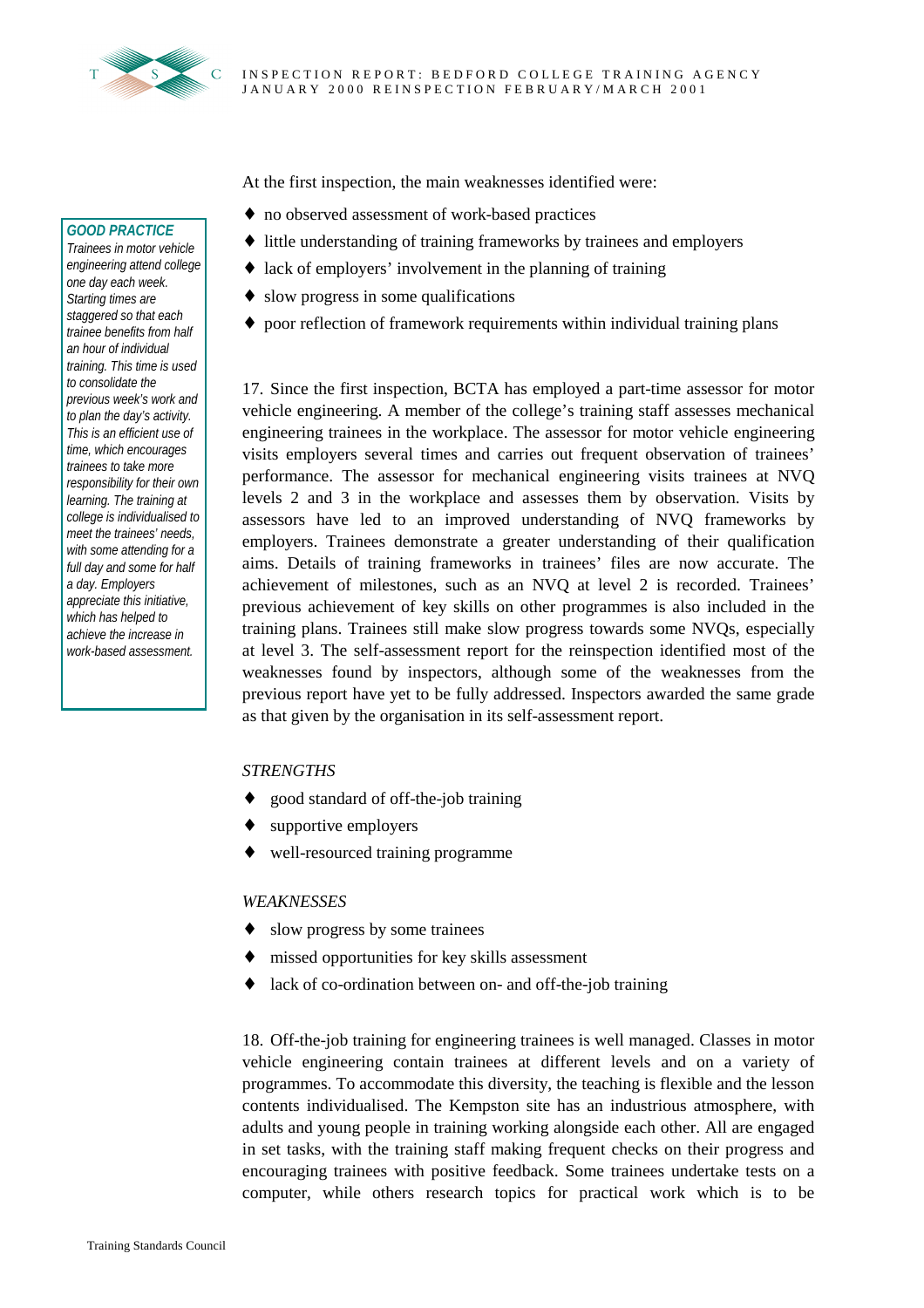

undertaken later. All trainees are kept informed about their progress and the relevance of the tasks they are undertaking. Training for mechanical engineering trainees is also of a high standard. Many who have not done well in their previous education make good progress on the foundation modern apprenticeship, recognising the support they receive and the methods of training as key to their progress.

19. Employers for trainees in the school of engineering are good. Trainees benefit from a variety of tasks at work and many former trainees have progressed to supervisory positions. Good progress has been made in selecting employers in the past year. Unsuitable employers no longer take trainees. The initial monitoring of prospective new employers includes comparing their day-to-day work with the requirements of the NVQ.

20. Resources for off-the-job learning are good. Both motor vehicle and mechanical engineering trainees benefit from modern commercial equipment. The motor vehicle section has paint-mixing and spraying facilities, and engine diagnostic equipment. Opportunities are available to train in auto electrics, vehicle body repair, light vehicle mechanics and motor cycle repair. Trainees are encouraged to gather additional units from other motor vehicle qualifications to suit their future employment ambitions. Trainees benefit from visits to the workplace by qualified assessors. The motor vehicle section uses a part-time assessor, employed by BCTA, to observe trainees' performance at work, and mechanical engineering trainees are visited by a member of the college's training staff. This commitment to work-based assessment has benefited trainees by making best use of opportunities in the workplace and has allowed the time at college to be focused on training in theory.

21. There has been some slow progress towards the NVQ at level 3 for engineering trainees. The day-release element of the training has concentrated on the academic requirements of the scheme, and much of the trainees' free time at work has been spent working on assignments for college. Targets for achievement of the level 3 NVQs have not been systematically set through the progress-review process. Some trainees who are nearing their target date for completing the apprenticeship framework have yet to compile significant evidence for the NVQ.

22. Key skills are assessed using projects which have been devised by key skills staff and occupational specialists. The projects are usually occupationally focused. Despite the frequent visits of assessors to the workplace, little or no evidence is used from on-the-job activities. For example, trainees carry out communication activities at work, such as negotiating with customers. Many also use a computer at work. Despite these activities, key skills competencies are assessed using simulation at college.

23. Planning of training in the workplace is not systematic. The employers have many opportunities for trainees to gain experience in most aspects of engineering, but the rotation of trainees' duties at work is not planned with their activities at college in mind. The recent visits to the workplace by assessors have helped to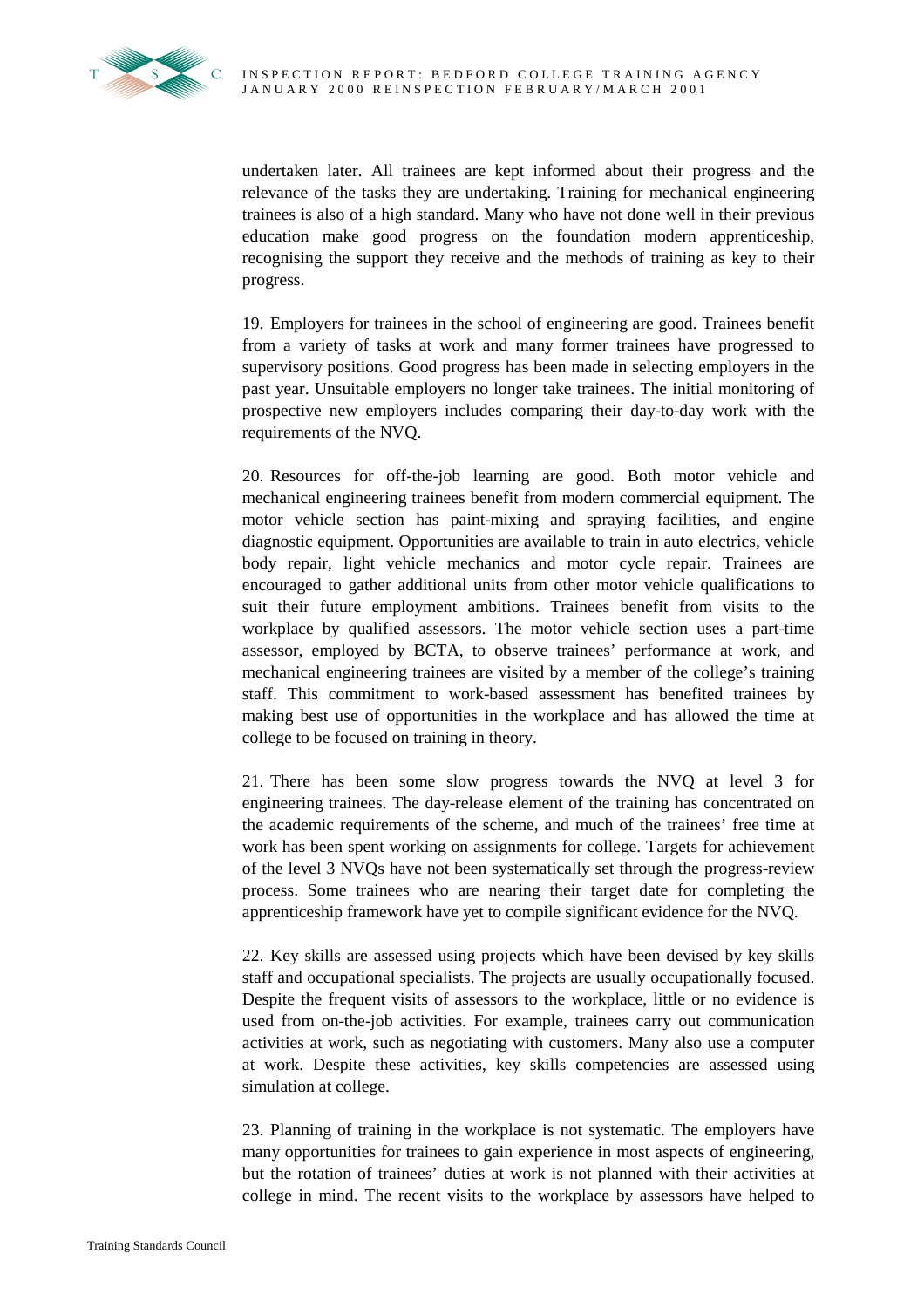

identify the competencies which trainees should be developing at work, and employers are now better informed about the requirements of the qualification. Progress reviews are still carried out by a member of staff who is not occupationally competent, either in mechanical or motor vehicle engineering. While communication between BCTA's staff and the college has improved, this has not yet resulted in firm links being established between on- and off-the-job training.

# **Business administration** Grade 3

24. BCTA offers training in the three occupational areas of accountancy, business administration and information technology. There are 26 trainees in total, 19 modern apprentices and seven national trainees. There are 16 trainees in business administration, six in accountancy and four in information technology. All trainees are employed and work in a wide range of placements, many of which are in the college. The trainees attend off-the-job training on a day-release basis, joining normal college classes with other part-time students. The training officer, who does not hold occupational qualifications across the full range of programmes, reviews the trainees in the workplace every three months. There is a 75 per cent retention rate. The self-assessment report identified the majority of the strengths and weaknesses agreed by inspectors. The inspection team gave the same grade as that proposed in BCTA's self-assessment report.

## *STRENGTHS*

- ♦ good learning and support materials
- $\triangle$  effective action planning
- ♦ strong awareness by trainees of NVQ and key skill requirements
- ♦ well-resourced information technology facilities

## *WEAKNESSES*

- ♦ missed opportunities for assessment
- ♦ inappropriate work placements for some trainees
- ♦ lack of employers' understanding of programmes
- ♦ apprenticeship frameworks not always followed

25. The tutors in each occupational area design their own learning and support materials. Each course has a tutor-designed handbook tailored to the individual course needs. They are highly detailed with course timetables, requirements and key personnel details, with both the staff and trainees' roles and responsibilities outlined. The tutors have designed handouts and workbooks for different areas of learning. They are written in plain English, avoiding technical language and are easy to understand. They include guides to various computer software packages that the trainees use throughout their training programmes. In addition handouts explain the technical aspects of accountancy and are broken down into simple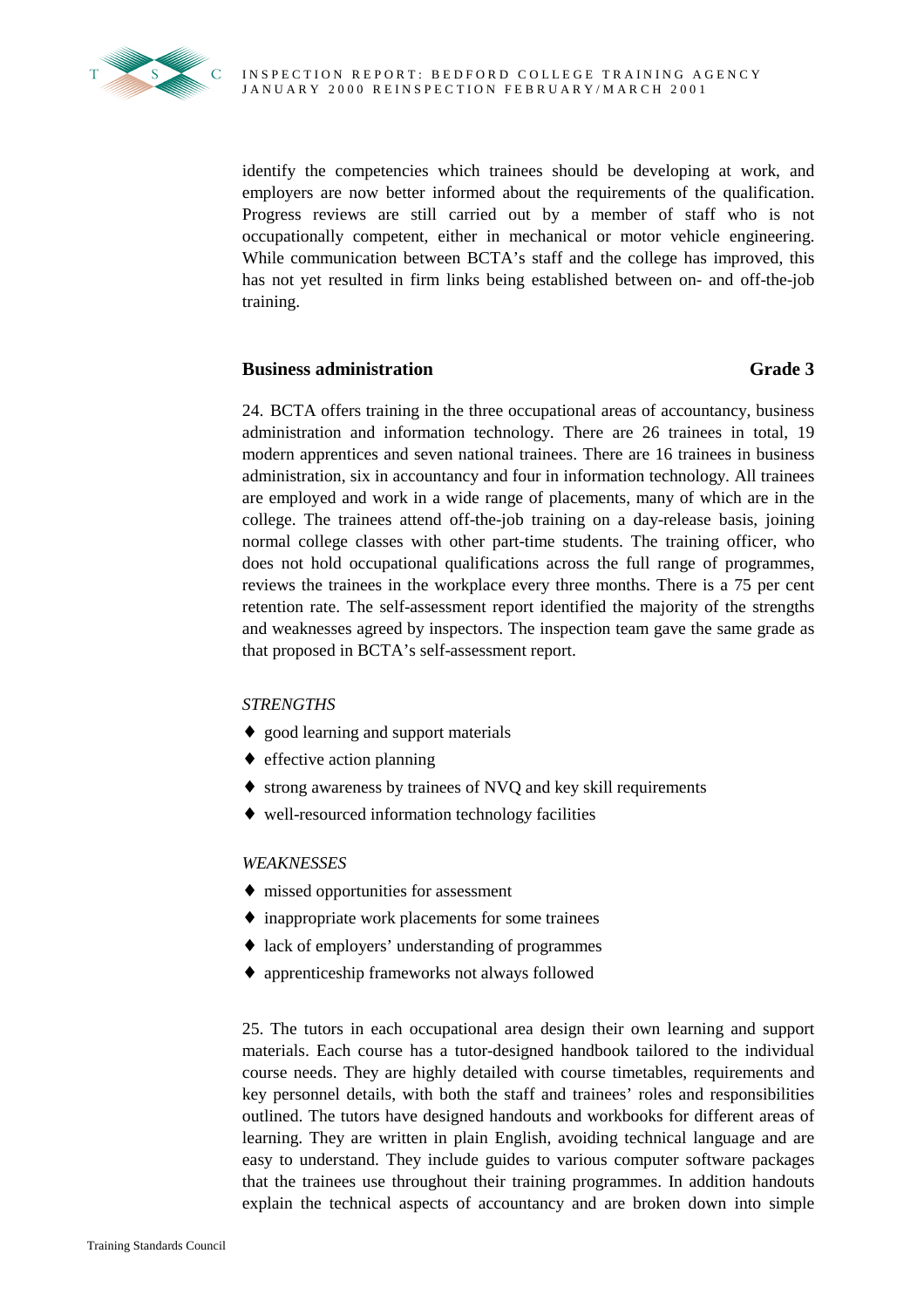

steps. All of the materials are easy to use and provide up-to-date information that reflects current industrial practices. They illustrate the commitment of the wellqualified staff.

26. There is an effective and frequent action planning process for each trainee during the off-the-job training. This occurs during individual tutorial sessions or during workshops when the trainees have an individual meeting with their assessor. They are encouraged to bring in evidence from work to be assessed during these meetings. The action planning is based on the evidence requirements of the units that the trainees are currently working on. After a discussion based around the NVQ requirements and the workplace activity the action plan is negotiated and agreed, with time-scales set for completion. Both the trainee and the assessor sign and date the plan and agree any extra learning that may be necessary to ensure achievement. At the next meeting the plan is reviewed. Any outstanding issues are carried forward after discussion to resolve any difficulties. This process maintains trainees' progress and helps them to achieve the qualifications within the agreed time scales. The progress of each individual is tracked and monitored by the course tutor.

27. All of the trainees have a good awareness of the NVQs they are following. They understand the terminology of the performance criteria and the evidence requirements of the units. They understand the use of portfolios and how to present evidence. They have a sound knowledge of the key skills but they are confused about the evidence requirements of the key skills. The evidence is not integrated with the NVQ.

28. The information technology workshop has just been re-equipped. The workshop has 60 powerful computers. There are always computers available for trainees to use. The computers have a wide range of up-to-date industry-standard software. Trainees learn on software packages they use in the workplace, and can transfer the knowledge they gain in the college.

29. Opportunities for assessment are often missed, which hinders the progress of some trainees. Trainees' prior ability in key skills is not always accredited. There are instances of the work-based supervisor holding, or working towards, an assessor qualification, and yet the supervisor does not assess in the workplace, or even provide witness testimonials. The training officer who reviews trainees' progress in the workplace does not carry out workplace observations of competence. BCTA has changed its approach and a peripatetic assessor for administration training has now been employed. This assessor does not assess the information technology NVQs and the accounting qualifications.

30. Some trainees are placed in inappropriate work placements for the NVQ that they are undertaking. There are examples of trainees who are working towards administration level 3, but are not carrying out level 3 administration tasks. They have no opportunity to complete certain units of the NVQ in the work environment. For instance, they cannot supervise staff or help to develop other people, both of which are mandatory elements of a level 3 NVQ. A trainee is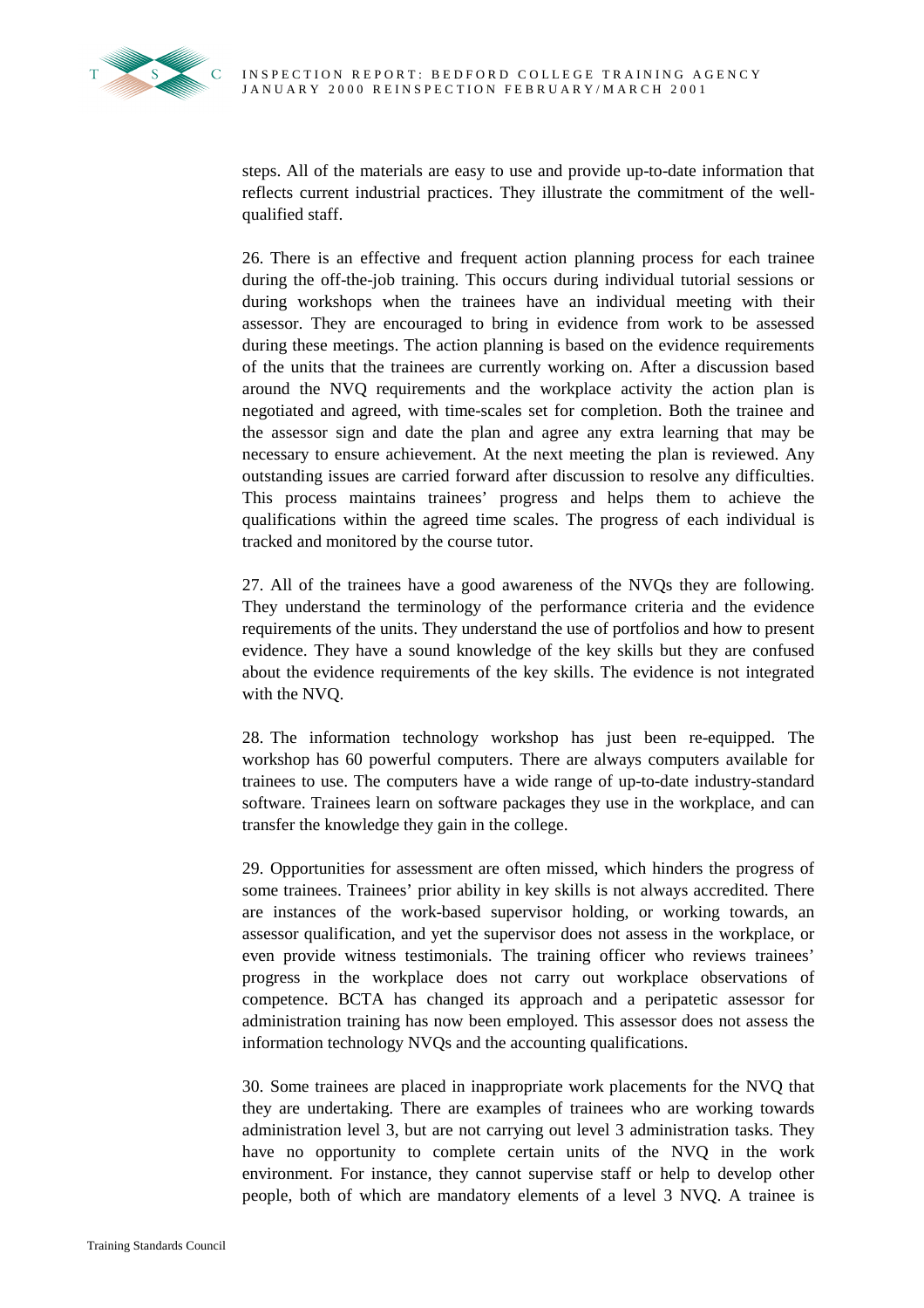

undertaking an information technology NVQ when the job role is focused on customer service. The trainee cannot collect the required evidence, which slows their progress towards the qualifications. There is little initial assessment of occupational skills and no matching of job roles to the NVQ requirements.

31. There is a lack of employers' awareness and understanding of the programmes, frameworks, NVQs and key skills across all the occupational areas. The employers have not seen the units of competence or the course timetable and are unaware of what their trainee is learning. The employers are not involved in this part of the training. They do not always give the most effective support or work opportunities to enhance the learning programme. The employers are committed to training and are supportive to the trainees and would like to be included more in the learning process.

32. BCTA does not have a copy of the modern apprenticeship and national traineeship frameworks for all the occupational areas. Information technology trainees have followed the wrong level of NVQs at the start of their programme. Seventy-five per cent of the information technology modern apprentices have not started on the mandatory level 2 NVQ.

# **Retailing & customer service Grade 3** Grade 3

33. BCTA has five trainees who are working towards NVQs in this occupational area. Three trainees are working towards foundation modern apprenticeships in customer service. Two trainees are on other work-based learning programmes for young people, working towards NVQs at level 2 in customer service and warehousing respectively. All trainees are in full-time employment, with a range of small and medium-size enterprises throughout the local area. Occupational training is given on the job. Key skills training is provided by the college. A training officer is employed by BCTA with specific responsibility for this occupational area. The training officer undertakes assessment and carries out all reviews of trainees' progress. All assessment is carried out in the workplace. The training officer is occupationally competent to assess trainees in customer service. BCTA subcontracts with another training organisation to assess and internally verify the one trainee working towards the warehousing NVQ at level 2. The number of trainees in this occupational area has declined over the past three years. BCTA no longer promotes training in retailing and warehousing. Of the 14 trainees who have started training since 1998-99, six have left their learning programme early. The overall rate of retention is 58 per cent.

At the first inspection, the main weaknesses identified were:

- ♦ weak assessment practices
- ♦ lack of trainees' understanding about their programme
- ♦ slow progress in trainees' achievements
- trainees unaware of support services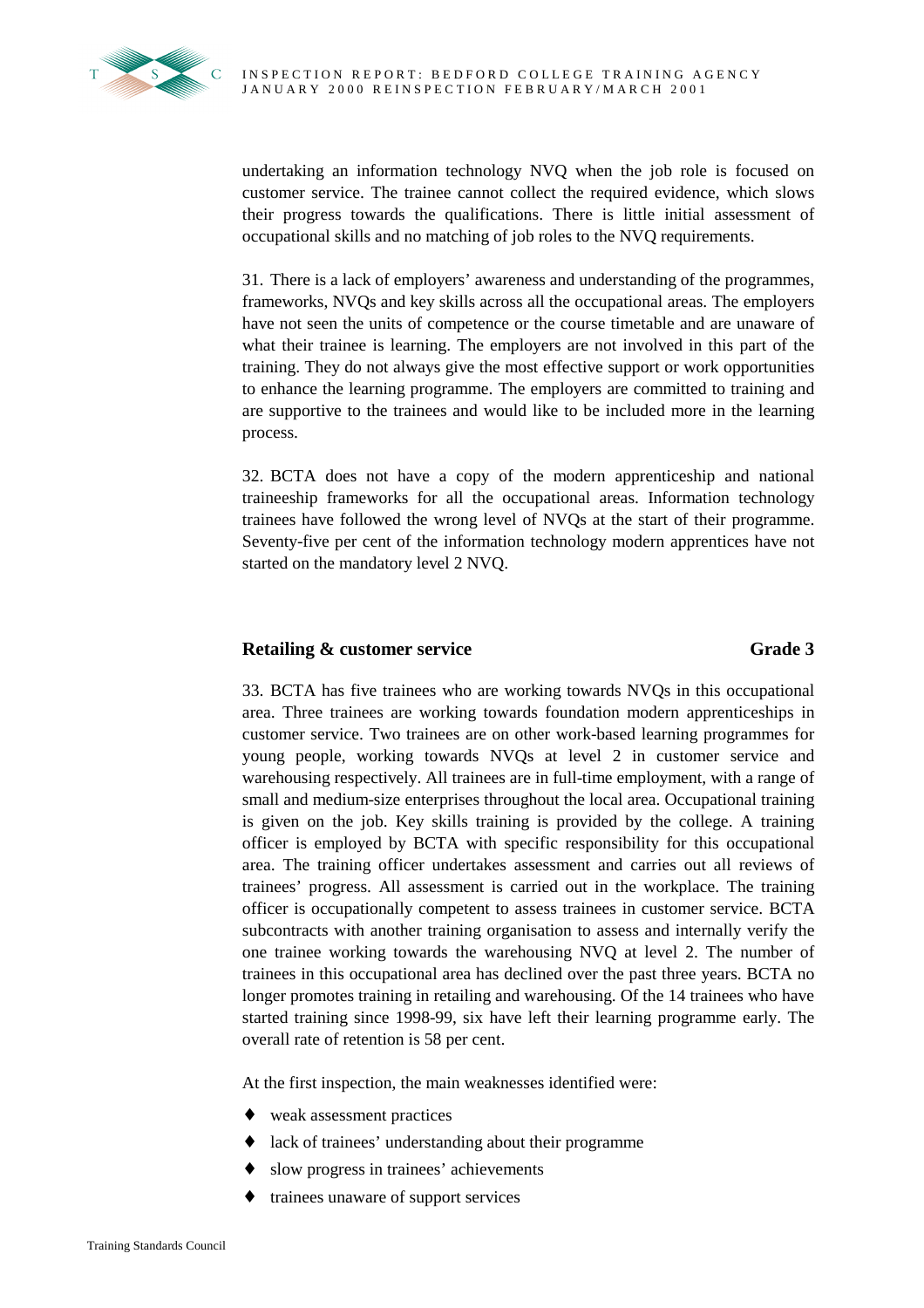34. An action plan was produced to address the weaknesses identified by the first inspection. Subsequent actions have led to improvements in all areas. Inspectors agreed with the strength identified in the agency's self-assessment report that trainees are well motivated as a result of having a better understanding of their learning programme. Inspectors considered the two other strengths, relating to individual planning and the setting of target dates, to be no more than normal practice. Inspectors agreed with the one identified weakness, of missed opportunities for assessment. Inspectors found additional strengths and an additional weakness and awarded the same grade as that given by BCTA in its self-assessment report.

# *STRENGTHS*

- $\leftrightarrow$  supportive employers
- ♦ good understanding by trainees of programme requirements

## *WEAKNESSES*

- ♦ missed opportunities for assessment of key skills
- low achievement rates

35. There are good working relationships among the newly appointed training officer, employers and trainees. Employers and trainees are enthusiastic about the learning programme. New employers now go through a detailed vetting, to ensure that their work placement will enable the trainee to collect sufficient evidence for the NVQs. The vetting also ensures that employers are willing to commit themselves to meeting the programme's requirements. Employers make a wide range of additional training available to trainees. Three trainees from two different work placements have achieved certificates in fork-truck driving. Trainees undertaking customer service NVQs have attended employers' staff**-**development workshops on how to handle aggressive customers. Trainees are using evidence gained from this activity towards the requirements of the customer service NVQs. Trainees have also attended first aid training and specific product training. One trainee has attended a conference on how to meet the needs of customers who are dyslexic. Trainees have also undertaken health and safety training sessions, which were organised in the workplace. As a result of the training, trainees are able to demonstrate a good understanding of health and safety.

36. All trainees are in appropriate job roles which enable them to generate sufficient evidence for their NVQs. At the time of the reinspection, two trainees had recently been promoted to trainee management roles. This will enable them to progress to advanced modern apprenticeship programmes. Employers are involved in trainees' progress reviews and assessments and are given copies of all completed documents. All employers are issued with copies of the NVQ standards, and the training officer spends time with each employer explaining how the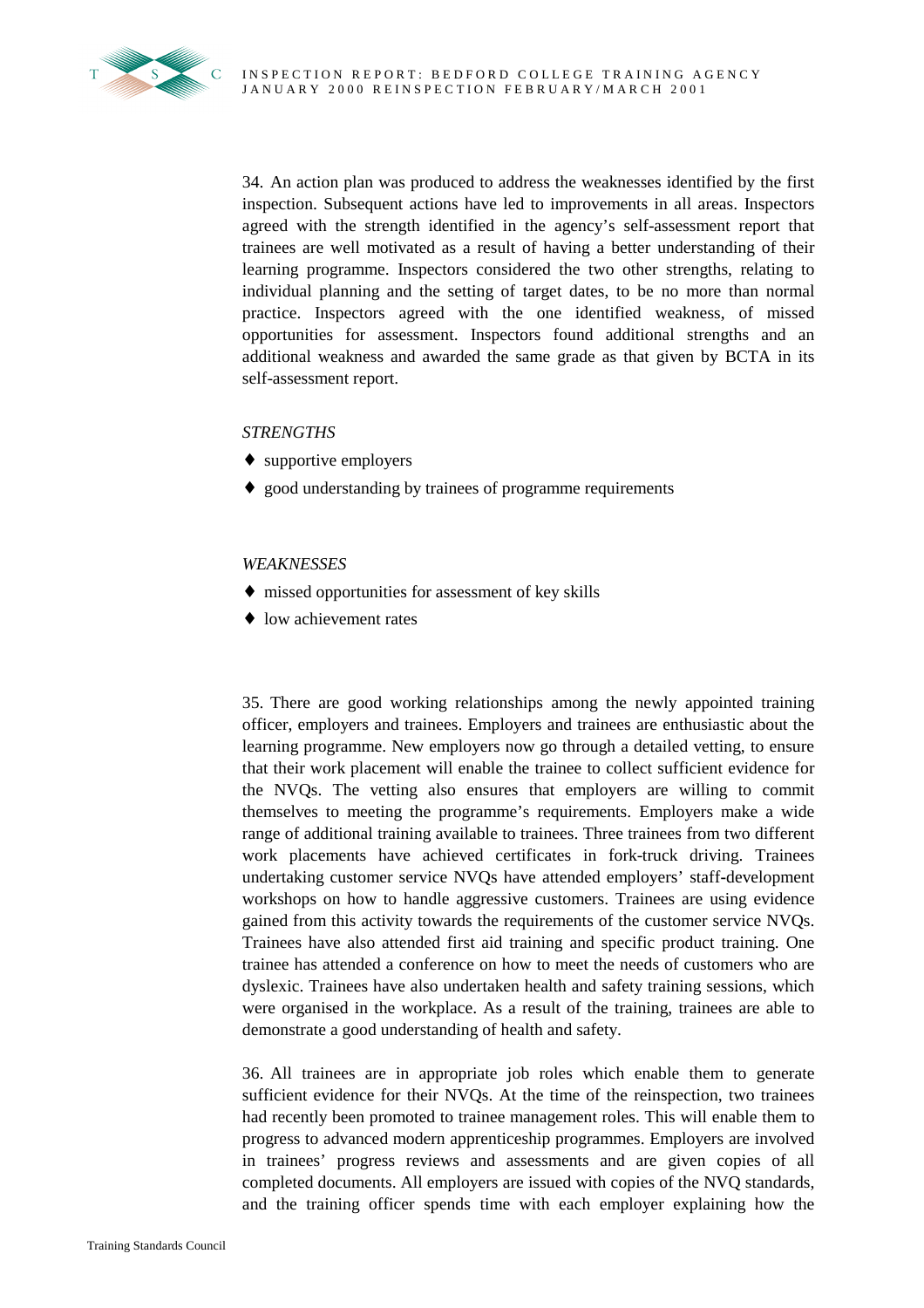

trainees' job role will generate evidence for the NVQ. Employers are committed to releasing trainees to attend college for key skills workshops and portfolio-building sessions.

37. Information is now made available to trainees which outlines the programme's requirements. Trainees are visited frequently in the workplace. In addition to progress-review visits, trainees receive monthly assessment visits. The first inspection identified weaknesses in the planning of assessments for this occupational area. BCTA has introduced new procedures which have led to improvements in the assessment process. Planning of assessments now involves the employer as well as the trainee. The planning of assessments leads to shortterm targets for the next assessment visit. Assessment documents have improved. There is an effective system for monitoring trainees' progress against all components of their frameworks. Trainees have a better understanding of what they have to do, and by when. They are fully aware of the key skills requirements and attend regular key skills workshops which are held in college.

38. Although assessment visits are now more frequent, there are missed opportunities for assessing key skills in the workplace. Trainees are producing evidence for NVQs which should also be assessed for the accreditation of key skills. The training officer has been allocated a mentor while working towards the required qualification in assessing key skills. This mentor is a qualified assessor and internal verifier. Regular feedback is given to the training officer on assessment decisions. Assessment decisions are not being countersigned by the qualified assessor.

39. At the time of the first inspection, no trainee had achieved an apprenticeship. Between April 1997 and March 1999, a total of 27 trainees left the training programme, of whom 15 obtained their NVQ. Since 1999, of the nine trainees who have left, three have achieved all the targets on their individual learning plan. Although achievement rates are low, trainees are now making good progress towards achieving their NVQ, the additional units and key skills. The training officer is managing this process effectively.

# **Hair & beauty** Grade 3

40. BCTA currently has 32 trainees on programme. Twenty-seven are national trainees, three are modern apprentices and two trainees are working towards NVQ level 2 on other training programmes. Most trainees work in owner-operated salons in and around Bedford town centre. A small number are based in salons in neighbouring towns in Bedfordshire, Cambridgeshire and Hertfordshire. Currently there are 30 salons in which trainees are employed. Young people in training attend off-the-job training for one day each week and spend the rest of their time learning at work. Trainees are split into two groups and attend college on different days to undertake practical training supported by theory sessions. There is a specialist salon in the college. Trainees also receive practical training in the work place. Of the seven leavers in 1997-98, two youth trainees achieved NVQ level 2.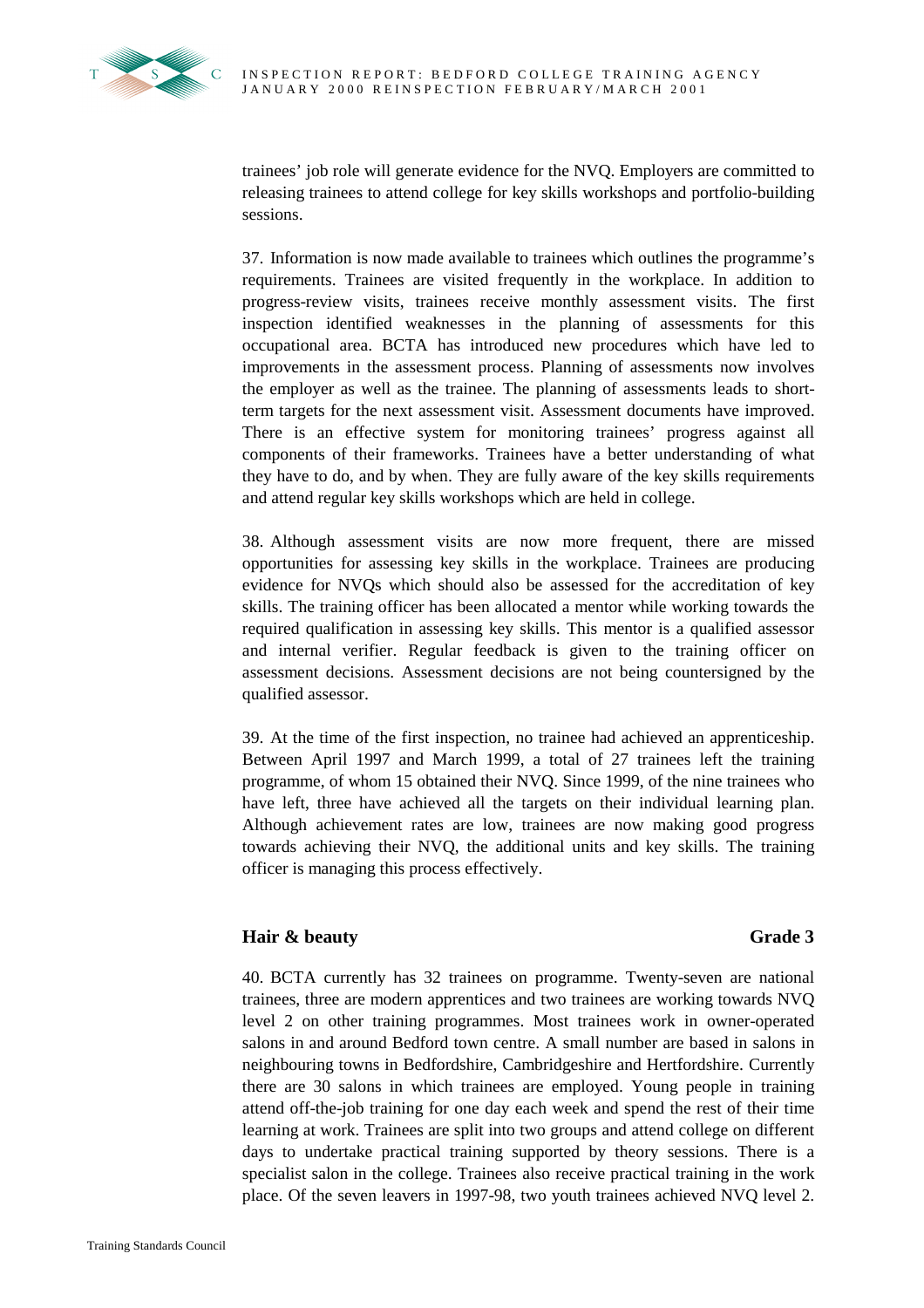

In 1998-99 of the 10 trainees who left the programme, eight achieved level 2. There have been no achievements on the national traineeship programme as it only started in the previous year. Only two trainees have achieved NVQ level 3 during the previous three years.

41. Many of the strengths in the self-assessment report were considered normal practice by the inspection team. Inspectors agreed with a few of the strengths and most of the weaknesses in the self-assessment report. They awarded a lower grade than that proposed in the self-assessment report.

# *STRENGTHS*

- ♦ well-resourced off-the-job training facilities
- ♦ highly qualified and committed staff
- ♦ good-quality off-the-job training
- ♦ high standard of evidence portfolios

# *WEAKNESSES*

- ♦ poor retention rates
- ♦ slow progress by trainees
- ♦ missed assessment opportunities in the workplace

42. The off-job-training in the college takes place in a modern, fully equipped commercially run salon. Trainees have access to all the necessary equipment. The range of tools, equipment and products available in the salon are of a high quality. The salon attracts clients from the public and the college. The range of clientele enables trainees to be trained and assessed in all aspects of hairdressing skills required for the NVQ.

43. Experienced and well-qualified staff carry out off-the-job training, assessment and verification. They all hold assessor awards and teaching qualifications and have recent industry experience. The tutor ratio is between eight and 10 trainees for each tutor. Individual support is given where the need is identified. Training is well planned. It is varied and interesting. Trainees participate in discussions. Trainees understand the requirements of NVQs. They are familiar with the routines of practical assessment and assembling a portfolio of evidence. They are keen to learn. They also have presentations by the major manufacturing companies, which enhance their knowledge of commercial products. External tutors are used to deliver specialist training, for example in health and safety. Where trainees have requested additional skills training, this has been arranged. A certificate in ear piercing is offered as an additional qualification. Portfolios are of a good quality. Assignments are well presented with imaginative use of text and images. Trainees are encouraged to enter competitions, both in the college and nationally.

## *GOOD PRACTICE*

*A trainee from BCTA was entered in the 1999 UK Hairdressing Student of the Year Awards, organised by the Hairdressing Council. The excellent portfolio she produced gained her entry to the last eight finalists in the competition. She produced a hairstyle in front of the judges and a large audience. The support and guidance from the tutors at BCTA and her employer together with the skills she had acquired while studying for a level 3 NVQ in hairdressing enabled her to be named "Student of the Year".*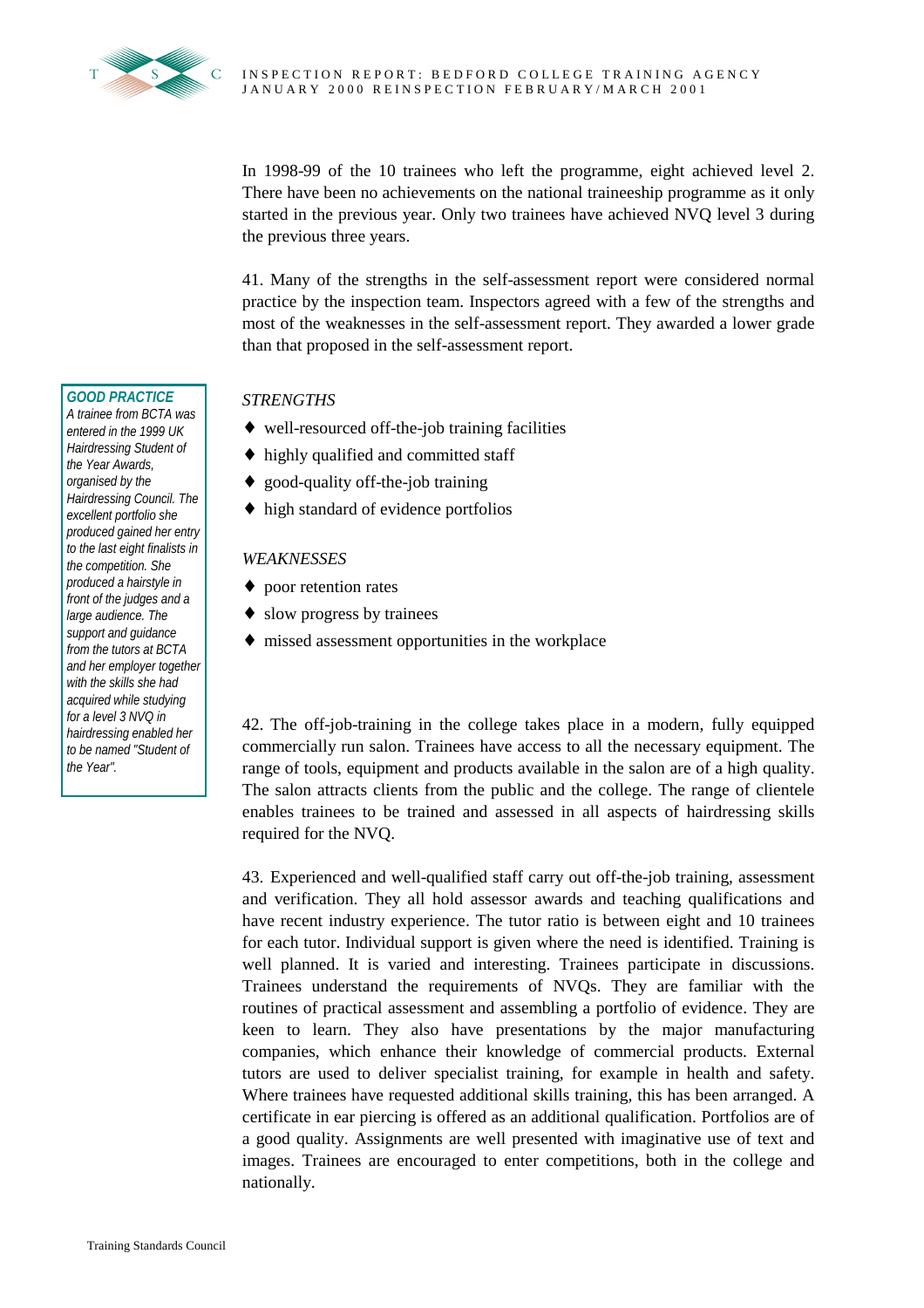

44. Retention rates are poor. In 1996-97, 15 trainees were recruited, of whom two were modern apprentices. Both left early without achieving the full apprenticeship. In total 60 per cent left early. In 1997-98, 18 national trainees and two modern apprentices started. Fifty per cent left early without achieving their training plan. Trainees' progress is slow with missed opportunities for assessment in the workplace. There is a lack of liaison between the training officer and the workbased supervisors about training and assessment. Most assessment takes place in the college salon rather than at work. Employers would like to be more involved and say they would plan salon training to support the college sessions. There are qualified assessors in the workplace but they are not fully utilised. The training officer visits work placements on a regular basis and has started to put procedures in place for on-the-job training and assessment. The impact of these on trainees' progress is too early to judge.

45. Neither employers nor trainees understand the importance of key skills in achieving the frameworks. Trainees say key skills training is not related to the NVQ. Attendance at the training sessions is poor. Communication between the college's key skills unit and the hairdressing programme area is poor. The hairdressing tutors have identified this as a weakness.

# **Health, care & public services** Grade 3

46. BCTA provides NVQ programmes at levels 2 and 3 in care of the elderly, and early years care and education. There are three foundation modern apprentices and one advanced modern apprentice in care of the elderly. There are 24 childcare trainees, of whom 21 are foundation modern apprentices and three are advanced modern apprentices. Trainees attend college once a week for off-the-job training and portfolio development. Trainees are employed in a range of private residential and care homes and day nurseries. BCTA's assessors assess the candidates in the workplace. Work-based assessors are used in care of the elderly, but not in childcare.

At the first inspection, the main weaknesses identified were:

- ♦ training not effectively planned
- ♦ poor trainees' achievement rates
- ♦ a lack of rigour in targets for progression
- missed assessment opportunities

47. BCTA has addressed the weaknesses identified at the first inspection. A training officer has been appointed to co-ordinate the elderly people's care and childcare programmes. The training officer is responsible for carrying out progress reviews, supporting trainees and assessing childcare trainees at NVQ level 2. The programme team has been strengthened by the recruitment of co-ordinators for both the childcare and the elderly people's care programmes. They have responsibility for internal verification, strategy and the monitoring of trainees'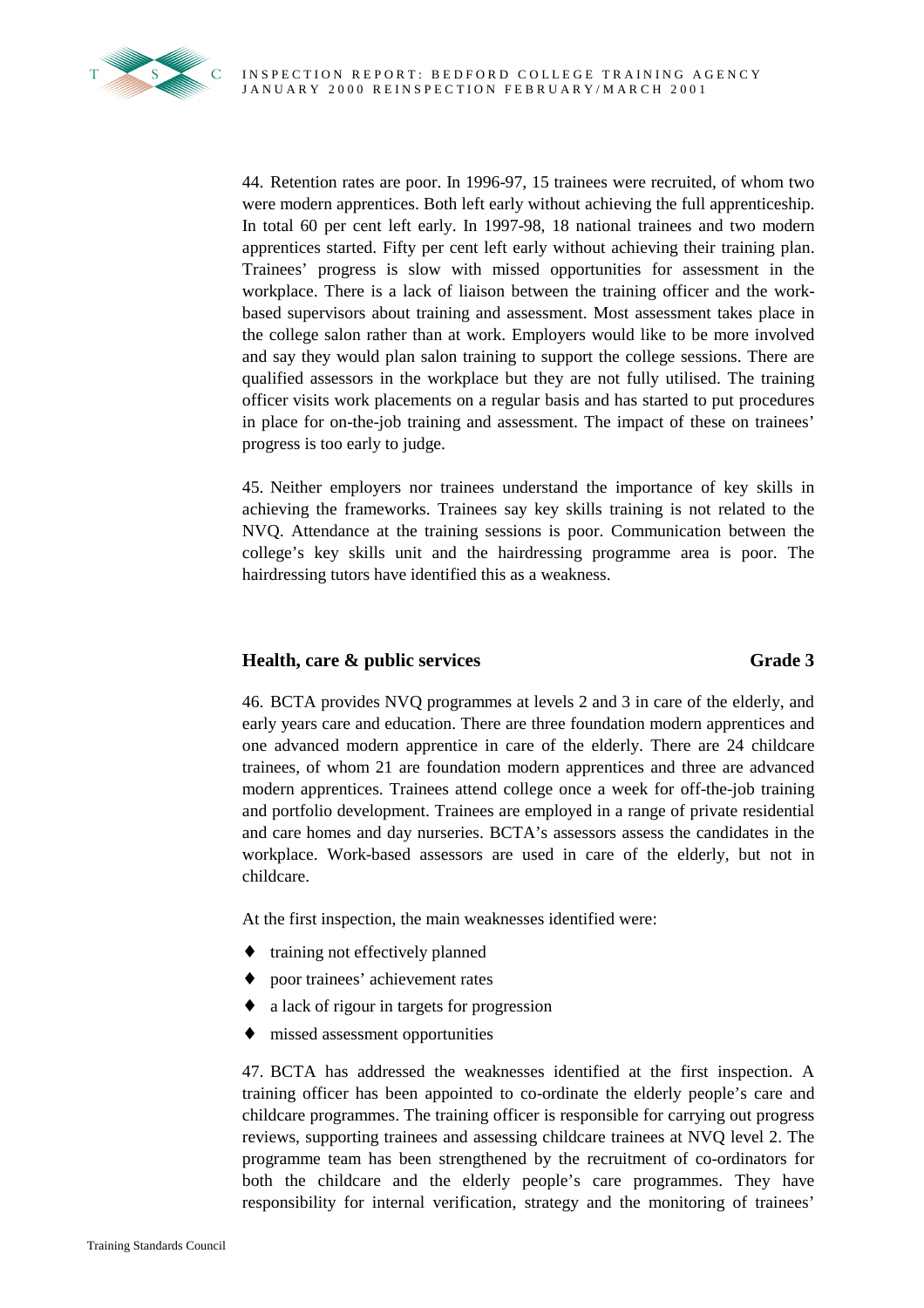

progress. In addition, a part-time assessor for childcare has been appointed and there are plans to recruit one more assessor in the coming weeks. There are good communications between the training officer and the programme team, who work well together to plan and provide the training. Trainees have recognised the improvements made to the training programme since September. They receive more support and are making better progress.

# *STRENGTHS*

- ♦ effective teamwork
- ♦ effective influence of trainees on pace of training

## *WEAKNESSES*

- ♦ weak recording of planning of assessments
- ♦ slow progress towards achievement of NVQs

48. The training officer and the programme staff work effectively together to plan and provide the training programmes. There is a good understanding of workbased training and the need to give trainees and employers control of their learning. Trainers teach the sessions in theory, and support the trainees in developing their portfolios of evidence during weekly college sessions. The training officer works with the trainees and employers in the workplace to ensure that the training programme links effectively with work-based activities. This gives the trainees some influence over the pace of their learning programme. They are able to progress at a speed which suits their personal needs and those of their employer. The training officer ensures that trainees are able to gather the necessary evidence to complete their portfolio. The training officer carries out assessments, based on observation and questioning during progress-review visits.

49. There are good working relationships among the training staff, who communicate daily to support the trainees and the training programmes. They meet on a monthly basis to discuss the trainees' progress and issues relating to the programme, and plan the training. In addition, there are monthly meetings of assessors in which they are brought up to date on issues and explore scenarios to develop their assessment practices and skills. Employers fully support trainees in the workplace. They are keen to ensure that the skills their staff acquire are recognised by a formal qualification. They provide witness testimony and help them to gain the knowledge and skills needed to complete their NVQ. In the care homes, work-based assessors carry out the trainees' assessments.

50. Employers and trainees have a good awareness of equal opportunities. When trainees have experienced problems in the workplace, they have been effectively supported by the training agency to take appropriate action to rectify the situation.

51. Key skills are introduced at the beginning of the programme. Trainees complete all key skills at level 2 while working towards their foundation modern apprenticeship. This ensures that key skills have been gained at the appropriate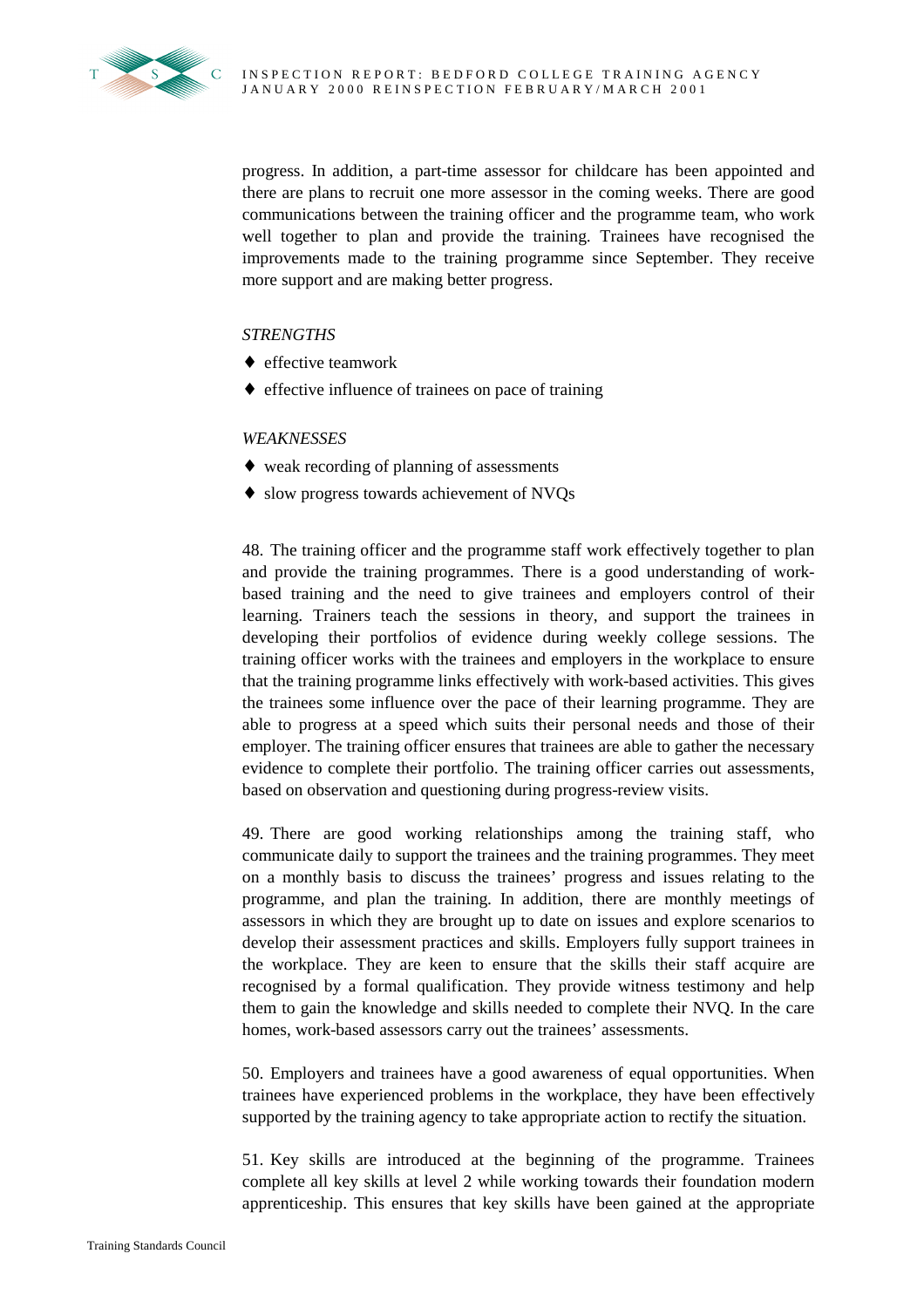

level for the advanced modern apprenticeship. This encourages trainees to progress. Information technology and application of number are taught at the college and are not yet fully integrated into the NVQs. Evidence for the other key skills is generated through the assessment of the trainees' NVQ work.

52. Either a work-based assessor or an assessor from BCTA carries out assessment in the workplace. They visit trainees to complete assessments at planned intervals. While there, assessors take the opportunity to carry out assessments through observation and to gather evidence from any unplanned activity or incidents which arise. Assessment activities are planned by the trainees and the assessors. Trainees are aware of what is expected of them and the evidence they need to collect. The planning of assessments is not fully recorded in the trainees' portfolios.

53. The training officer carries out progress reviews in the workplace. Trainees' progress is reviewed and recorded but clear targets for progression are not set. This slows the trainees' progress. Employers are not engaged in this discussion. When the progress review is completed, the training officer asks employers if they wish to raise any issues concerning the training programme and gives them the progressreview form to read and sign. Copies of the form are left with the employers and with the trainees, and a further copy is put on the trainees' file.

54. Trainees are making slow progress towards achieving their qualification. In 1998-99, one national trainee in care of elderly people started training and is still on the programme. In the same year, 85 per cent of trainees in care for the elderly achieved an NVQ. In 1999-2000, two national trainees started training and both left the programme early. Only one modern apprentice has completed the course in care of the elderly. In 2000-01, five trainees started a foundation modern apprenticeship. Two left early and three are still on programme. In childcare training, one national trainee started in 1998-99, and is still on programme. In 1999-2000, of the 12 trainees who started national traineeships, four left early, two have achieved an NVQ at level 2, and six are still on programme. In 2000-01, five trainees started a foundation modern apprenticeship. Two left early and three are still on the programme. One trainee started an advanced modern apprenticeship and is still on the programme.

# **GENERIC AREAS**

# **Equal opportunities Grade 3**

55. BCTA embraces all the college's equal opportunity, grievance, harassment and bullying policies. These policies are included in the trainees' handbook and are also given to all staff. The policies are reviewed and updated. There is an equal opportunities monitoring group that reviews performance against targets and implements equal opportunities policies.

56. Several strengths were found in the self-assessment report which inspectors found to be normal practice. They identified additional weaknesses which were not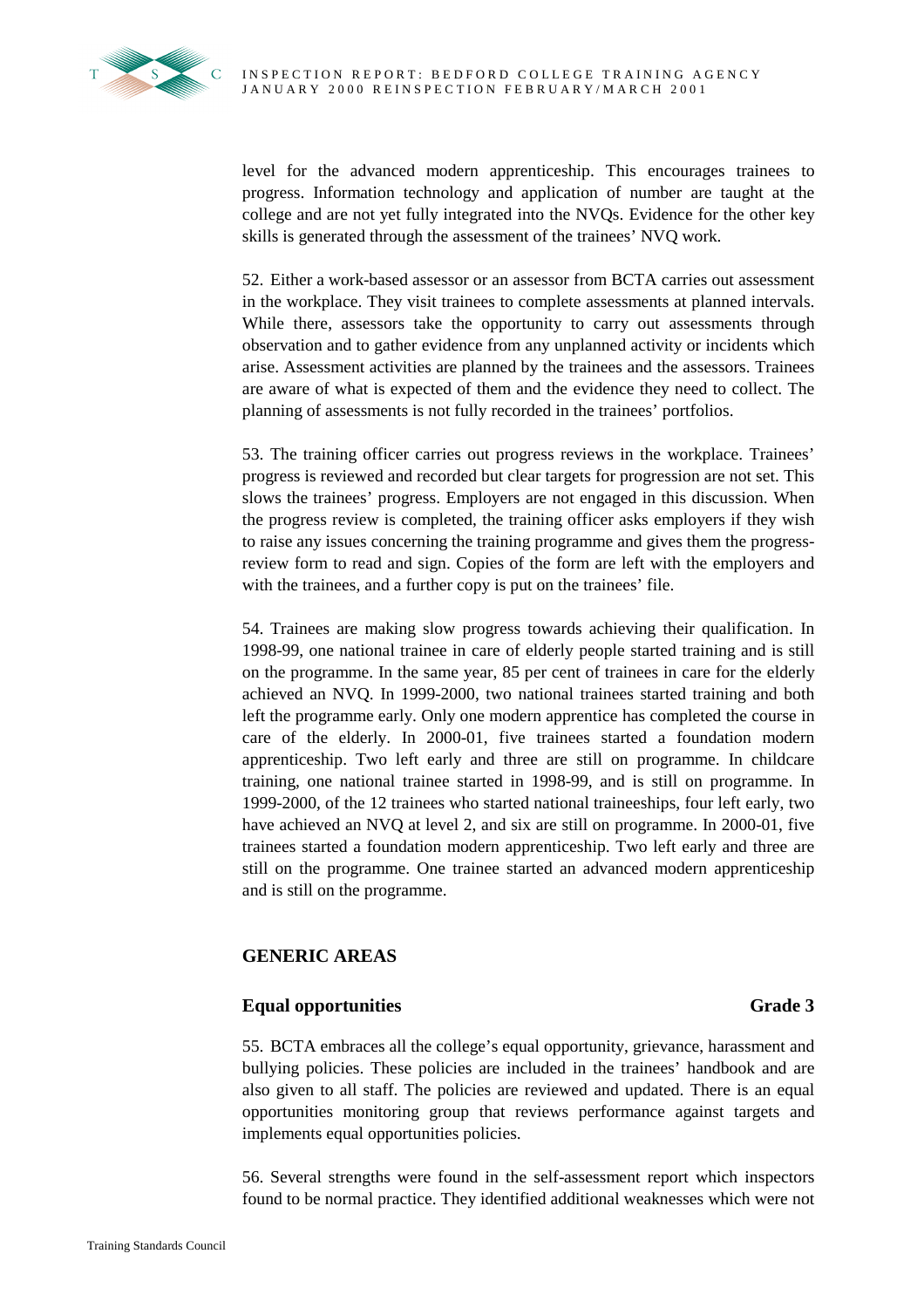

identified by BCTA. The inspection grade is lower than that proposed in the selfassessment report.

### *STRENGTHS*

- ♦ regular collection and evaluation of data
- ♦ well-documented harassment and grievance procedures
- ♦ good recruitment and selection procedures for staff and trainees

## *WEAKNESSES*

- ♦ policies and procedures not specific to work-based training
- ♦ some poor employer awareness of equal opportunities issues
- ♦ lack of equal opportunities monitoring in the workplace

57. There are clear policies in place for equal opportunities, grievance, harassment, bullying and complaints. The policies are well publicised and are introduced to staff and trainees at induction. Copies are readily available on the college premises. The policies are continually reviewed and targets for performance are set and rigorously monitored. The results are reported to the college executive on a quarterly basis. There has been an increase in the number of male and minority ethnic staff as a result of this activity. In March 1998 3.8 per cent of the staff were from minority ethnic communities. The proportion rose to 5 per cent by October of the same year. Male staff in the college have increased from 33 per cent of the total to 39 per cent over the same period. There has been active promotion of equal opportunities practice in the recruitment and selection of staff. An extensive staff training programme has also been designed to make staff aware of good practice in recruitment and selection. In addition, advertising targeted at minority ethnic groups has been placed in a magazine whose readership is mainly Asian. Marketing information is clearly written and avoids the use of stereotypical images.

58. The college has completed an analysis of staff training needs in equal opportunities and cultural awareness. It has been reported to the college executive and has led to the implementation of an equal opportunities and cultural awareness development plan. The plan includes the installation of information on the college internal computer-based information network, a series of briefings for all governors of the college and briefings on inclusive learning for all teaching staff. There is also a programme of staff training that covers customer awareness, recruitment, inclusive learning and dealing with challenging behaviour.

59. An equal opportunities monitoring group has recently been formed to address issues facing students and trainees. BCTA has a representative on the group. The group has started to collect data on gender, ethnicity and disability. It aims to set targets and monitor achievement. The data is sent to the college executive for analysis and to plan actions. Projects to develop equal opportunities issues are encouraged by the governing body. An example is a teacher-training course in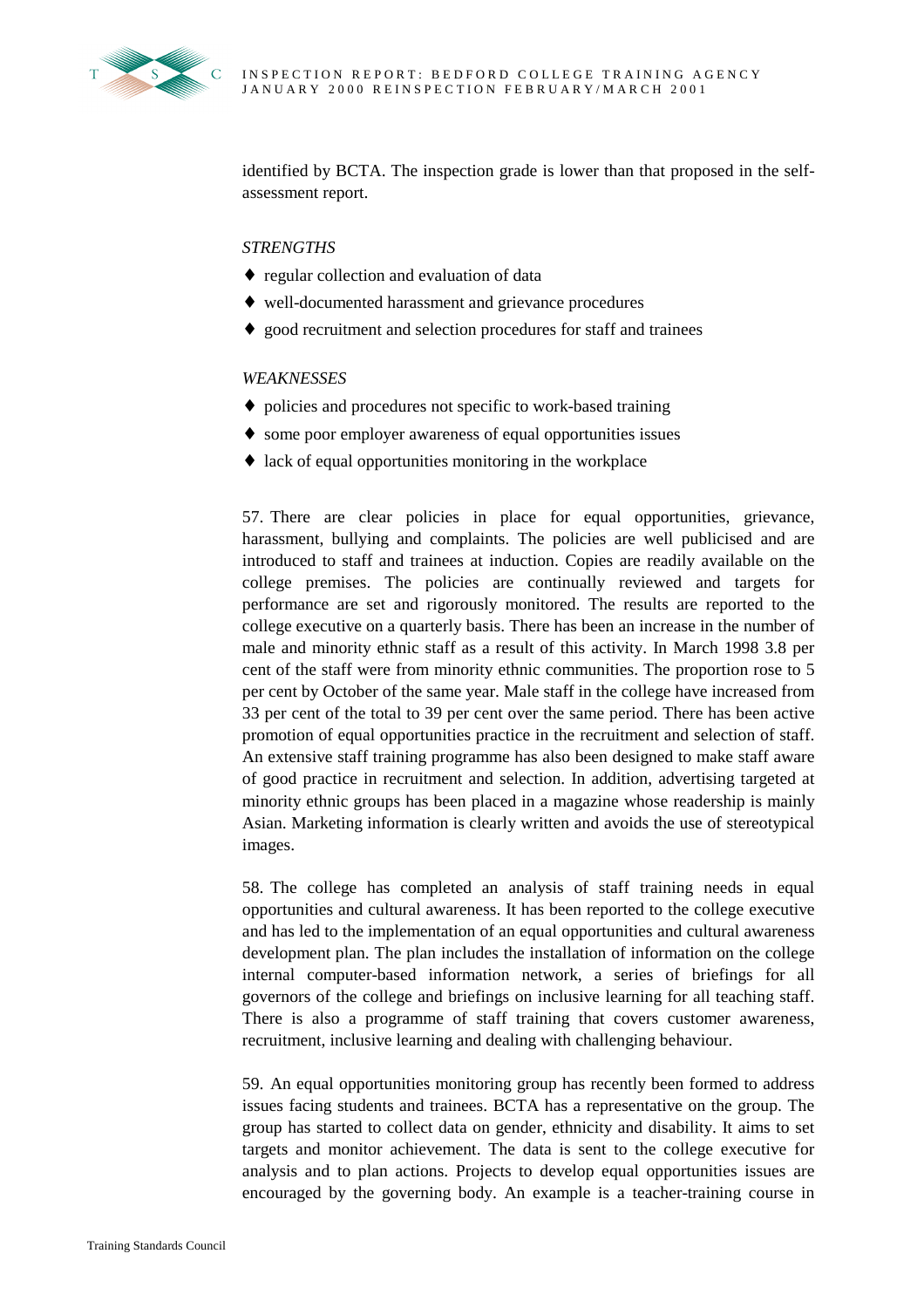

exercise to music which is specifically targeted at young mothers, older women and people from minority ethnic groups. Twenty-six women have achieved a teacher training qualification.

60. The college equal opportunities policies are not specific to work-based training and assessment. Some work placements have no equal opportunities policy and are not aware that they need one. The contract between BCTA and the employer does not state this is necessary. Some employers have a poor understanding of equal opportunities issues and the training officers do not systematically monitor equal opportunities in the workplace during their review visits. Opportunities are missed for development of employers' awareness of equal opportunities. College data show that 68 trainees consider they are treated fairly in the workplace and nine that they are not.

61. Equal opportunities is covered at trainees' induction and is included in the trainees' handbook. There is no routine reinforcement of equal opportunities when training officers visit the workplace. Some trainees have no recall of equal opportunities issues and cannot remember any specific training or discussion of equal opportunities during their review meetings.

# **Trainee support** Grade 3

62. Most trainees are recruited directly from the local careers service. Some trainees are referred directly to the college by their employer. The college's careers advisors also refer trainees. All trainees take an initial test in literacy and numeracy and have an interview. Applicants whose aspirations cannot be met by BCTA are given information on the training offered by other local training organisations and are referred back to the careers service. Trainees receive three separate inductions: to the workplace, to the training programme and to the college and its facilities. Training officers carry out trainees' progress reviews at least every six weeks. They provide pastoral support and monitor trainees' progress towards their qualification. Feedback on assessment is also given to trainees during progress reviews. When appropriate, trainees are referred to external agencies for specialist help.

At the first inspection, the main weaknesses identified were:

- ♦ training plans not individualised
- ♦ weak initial assessment of trainees
- ♦ insufficient accreditation of prior learning
- ♦ no formal recording of additional support
- $\triangle$  ineffective progress reviews

63. Two action plans have been produced since the first inspection to address the weaknesses. Some progress has been made towards meeting the objectives of the training agency's action plans. There are now arrangements for accrediting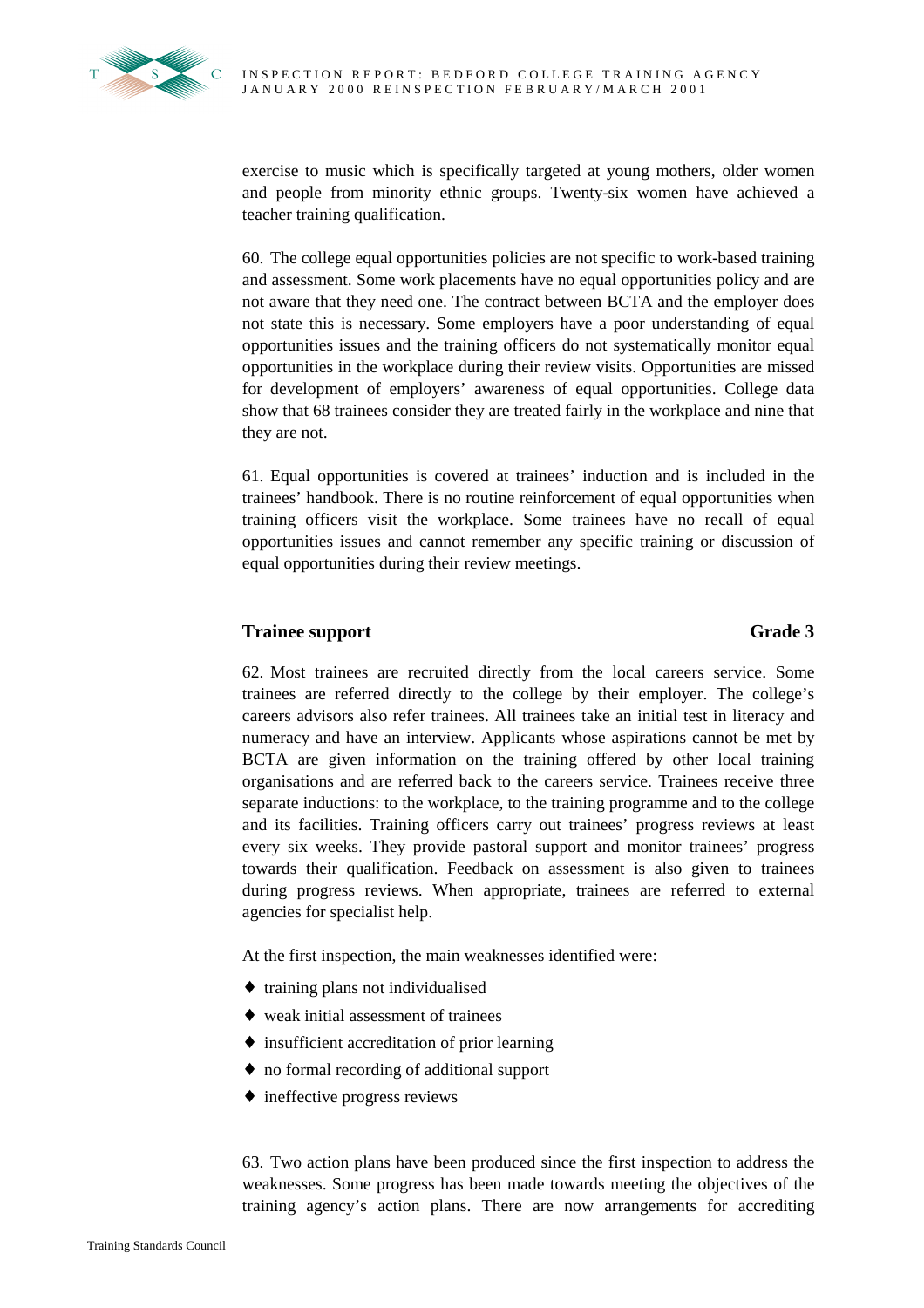

trainees' prior learning, particularly with regard to key skills. Although the individual learning plans which are required by the CCTE lack individuality, BCTA is piloting various individual learning plans in an attempt to improve the links between on- and off-the-job training and to specify individuals' training programmes more precisely. The initial assessment process is now satisfactory but the results are not used to shape individual learning plans. The progress-review process has improved, but specific short-term targets are not being set. Additional support is still a weakness. The grade awarded by inspectors is the same as that given by the agency in its self-assessment report.

# *STRENGTHS*

- ♦ good careers advice and guidance
- ♦ systematic monitoring of trainees' progress and attendance
- ♦ high level of personal support for trainees
- ♦ comprehensive induction

## *WEAKNESSES*

- ♦ no account of results of initial assessment in individual learning plans
- little planning and recording of additional support
- ineffective target-setting at progress reviews

64. BCTA has exceptionally good links with the careers service and the college's career advisors. Both services have a clear understanding of the range of workbased training offered by the agency and encourage young people to consider this route. Helpful arrangements have been introduced with the local careers service, which enable training officers to be available at the careers office one morning each week. The training officer tells prospective trainees about the training and facilities which the agency can offer. If the young person wishes to explore workbased training further, an interview and assessment are arranged at the agency's premises. Training officers work hard to find jobs for those trainees who are not employed. For example, a local university has taken three trainees as employees. An attractive new marketing brochure which is aimed at trainees, parents and other organisations, gives clear and concise information about work-based training and what the agency offers.

65. The agency has introduced three forms of induction. A workplace induction, which is conducted by the training officer during the trainee's first week, involves the workplace manager or supervisor. The CCTE's standard individual learning plan and a new individual learning plan designed by the agency are completed at this stage. Trainees complete an induction sheet a month after completing this induction to confirm their understanding of health and safety in the workplace. At their induction to the workplace, trainees are given a handout which outlines the components of their training programme. All trainees clearly understand the requirements of their programme. Trainees complete a key skills assessment at this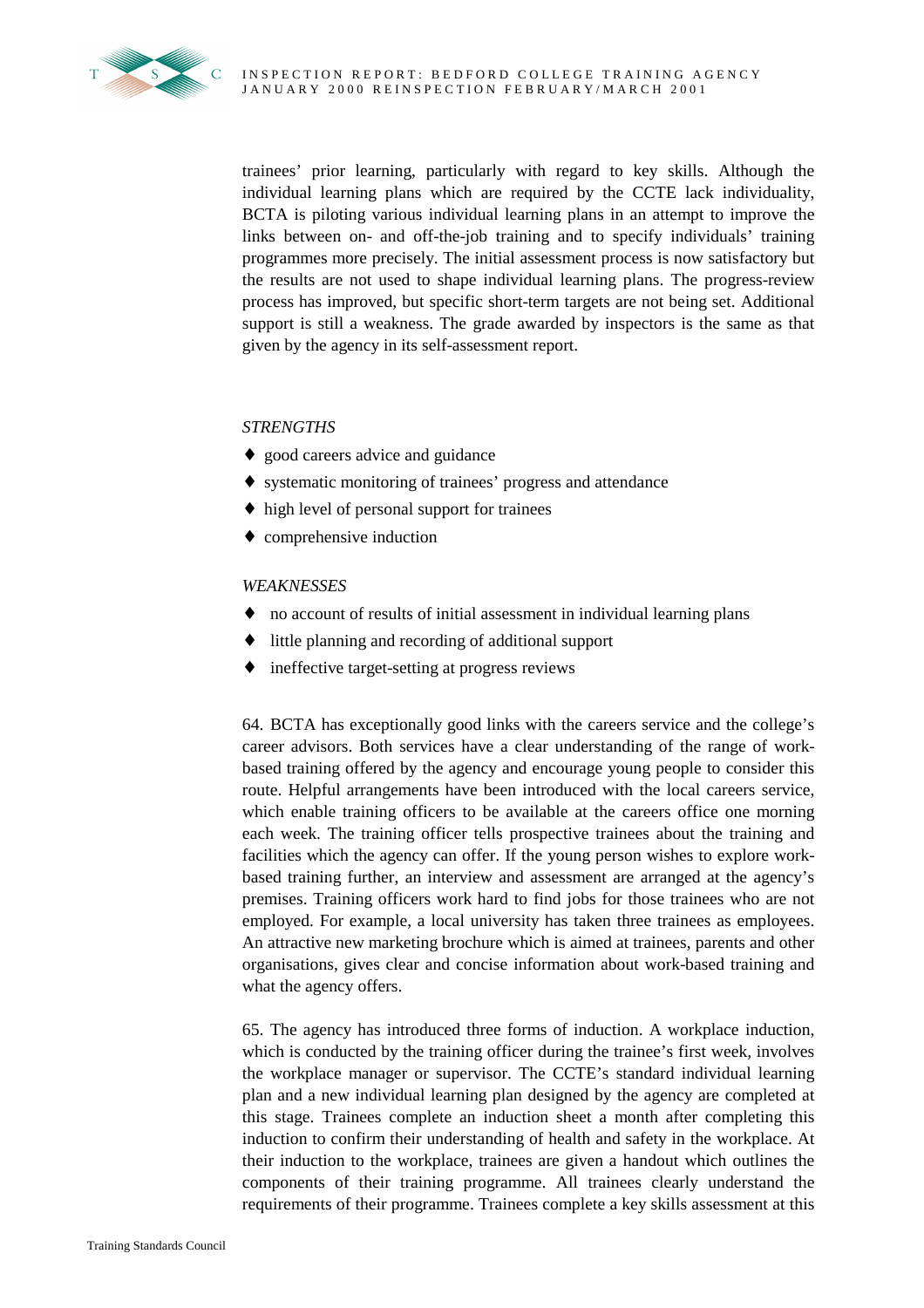

stage. The training manager gives trainees a half-day group induction into the college's services and facilities. Representatives from the local careers service and the college's student services give a short presentation. Of 92 trainees who have started training since August 2000, 67 have attended the college's induction. Trainees are issued with a handbook, which outlines their roles, responsibilities and entitlements. Health, safety and equal opportunities information is contained in the handbook. An equal opportunities summary and a guide to the college's services for students are also issued to the trainees. BCTA has evaluated the college's induction and most trainees are satisfied with it.

66. Training officers use spreadsheets to monitor trainees' progress on an individual basis. These give the training officers and trainees a clear picture of how far the trainees have progressed. Training officers and programme staff rigorously monitor the trainees' attendance at off-the-job training. There are effective procedures for dealing with poor attendance and lateness. The agency's staff and programme staff hold monthly meetings which are minuted. They discuss the trainees' progress and any problems and decide on actions to resolve difficulties.

67. Trainees are given a high level of pastoral support. Training officers and programme staff work closely to ensure that trainees' personal problems and difficulties do not affect their progress. Training officers have a good rapport with trainees, and make sure that trainees can contact them easily. Employers provide appropriate support for trainees when illness or personal difficulties occur.

68. The results of trainees' initial assessments are not taken into account in individual learning plans. Trainees' basic skills and key skills are assessed at interview and during induction. The results of both assessments are discussed with the trainee. Training officers identify, and some keep records of, the additional support trainees need to help them with their basic and key skills. These needs are not recorded in the individual learning plans. In some instances, training officers or programme staff are meeting trainees' additional support needs on a responsive basis, but in general no systematic additional support is provided. Sometimes trainees are found to have additional learning needs once they begin the programme. Support is provided but detailed records of the support are not kept.

69. Trainees' progress reviews are frequent and take place at least every six weeks. When appropriate, they are conducted more often to meet the needs of the trainee. Progress reviews are not used to set demanding targets which could accelerate the trainees' progress. The progress-review process has been under review since the first inspection. The revised paperwork ensures that more aspects of the trainees' programme are discussed. The new progress-review form provides training officers with the opportunity to conduct either a monitoring visit, a progress review or an assessment. This conflation of three activities is not helpful in clarifying targets for the trainee.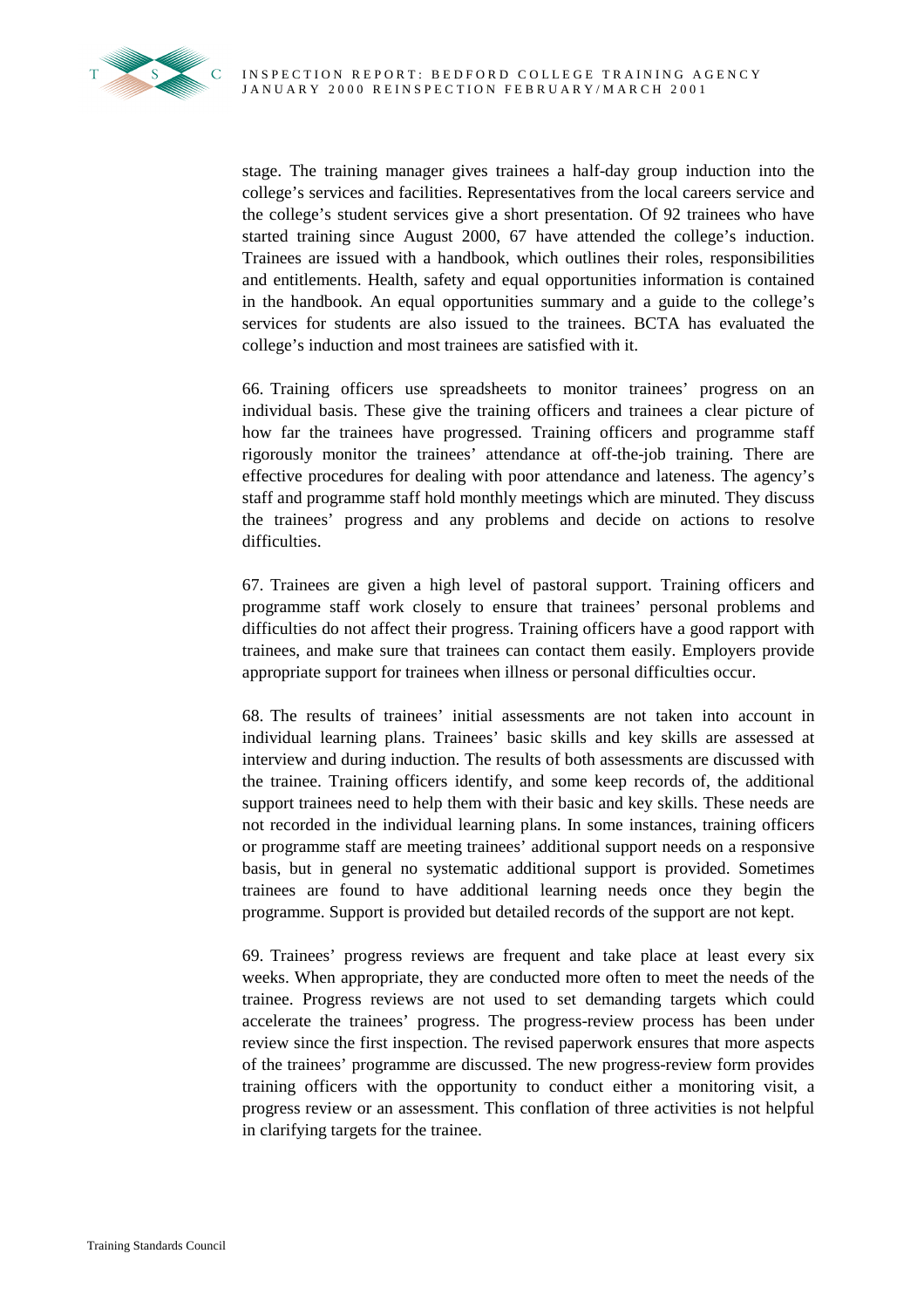

# **Management of training Grade 3**

70. BCTA is an integral part of one of the academic programme areas within the college. A board, which includes the college's chief executive and quality assurance manager, manages the agency. There is a director with executive responsibility for the agency and a manager who is responsible for the agency's strategic planning. Both have other senior management responsibilities within the college. There is a training manager, who deals with day-to-day operational issues and who has no other responsibilities outside the agency. Staff within the college's programme areas are responsible for all off-the-job training. Trainees in all the occupational areas attend day-release sessions at the college, where they mainly join groups of other part-time students. Trainees in some occupational areas also receive structured on-the-job learning programmes from their employers. Responsibility for assessment is divided between the college's trainers and the agency's own staff. The agency employs six training officers, who liaise with employers and the college's trainers. Training officers also assess trainees in the workplace. The arrangements for work-based assessment vary depending on the occupational area. The number of staff at the agency has increased over the past year. The number of trainees has steadily increased over the past three years. There has also been a significant increase during the past 12 months in the number of employers who support the work-based learning programme. There are now 128 employers across all the agency's occupational areas. The agency has its own business plan, which supports the strategic objectives of the college as a whole.

At the first inspection the main weaknesses identified were:

- ♦ no co-ordination of on- and off-the-job training
- ♦ ineffective management of work-based assessment
- ♦ lines of communication not clearly defined
- ♦ poor implementation and understanding of key skills
- ♦ ineffective management-information system

71. BCTA has made extensive changes to the staff and management structure of the organisation since the first inspection. This has helped to improve the links between the agency, mainstream college staff and employers. The restructuring and recruitment programme was carefully planned and took many months to achieve. All of the weaknesses identified at the first inspection are now being addressed. Inspectors found that four of the weaknesses are no longer significant, although they have not been fully resolved and the agency continues to work on addressing them. The weakness concerning management information has not been satisfactorily resolved. The agency attempted to meet its requirements by using the college's management-information system. This was not successful and an independent system is now being developed. The agency produced a new selfassessment report in preparation for reinspection. Inspectors agreed with the grade given in the agency's self-assessment report.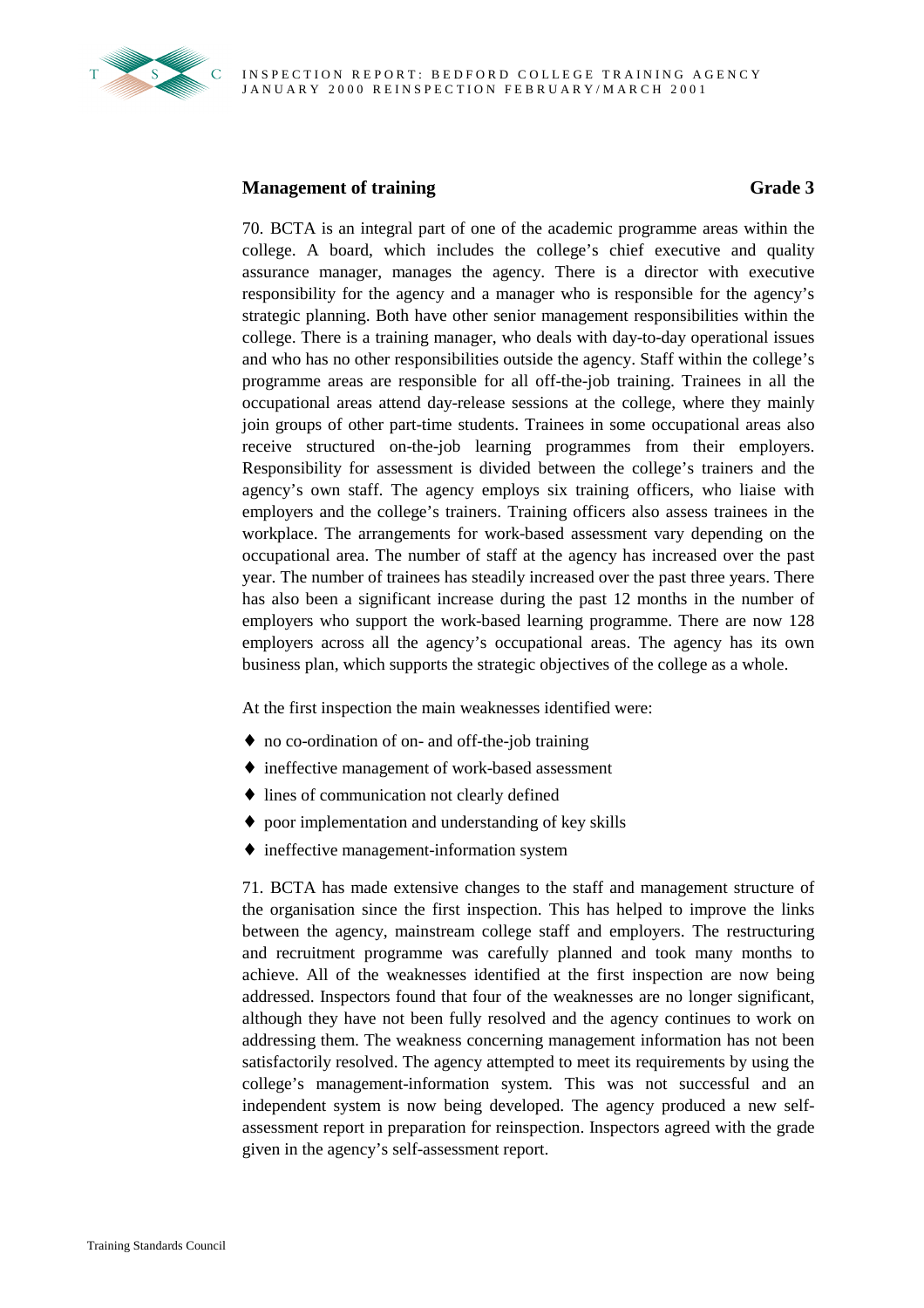

# *STRENGTHS*

- ♦ very effective deployment of staff
- ♦ good internal communications
- ♦ well-structured staff appraisal and development

### *WEAKNESSES*

- ♦ inadequate management-information system
- ♦ lack of flexibility in learning and assessment

72. The training agency has made a significant investment in staff resources during the past 12 months. A recruitment programme has led to the appointment of a team of occupationally competent training officers, who are all either qualified or trainee assessors. Training officers are specialists in their field and have a good understanding of the employers and occupational areas. The agency's management team is strong, and reporting procedures are firmly established. The college's chief executive takes a positive role in managing the agency at a strategic level. Roles and responsibilities are clear. Service level agreements have been introduced. An excellent guidance pack is given to all college trainers relating to the work-based trainees. Training officers and college staff have highly productive and cooperative working relationships. There are frequent meetings. Essential information is clearly recorded and distributed to all relevant staff. Trainees report increased satisfaction as a result of the new staff and organisational structures. Management's strategy to improve the structure of the organisation and internal communications has been very effective.

73. All staff are set individual objectives which are linked to the strategic and operational plans. Appraisals review staff members' contribution in working towards these objectives. Appraisal has been welcomed by staff and has helped identify individuals' developmental needs. The staff development offers an extensive range of training. All staff at the agency are actively engaged in personal development. The college's human resources department provides group training seminars when required. All staff have access to recreational courses. This means that, for a small fee, staff can purchase any of the extensive range of courses offered by the college. The training agency has its own budget for staff development. The human resources department monitors and analyses the use and impact of the staff-development programme.

74. The management-information system has recently been improved by the acquisition of new software. The system has not yet been upgraded to allow informative reports to be generated relating to the agency's performance. Data are difficult to access. There has been no systematic analysis of trainees' retention and achievement rates by programme. There are no key performance indicators to help improve performance. Comparisons between occupational areas are not being made. Bench marking of the agency's performance is not carried out. There is a good system for monitoring trainees' progress towards completion of their qualifications and for measuring the agency's performance against its contractual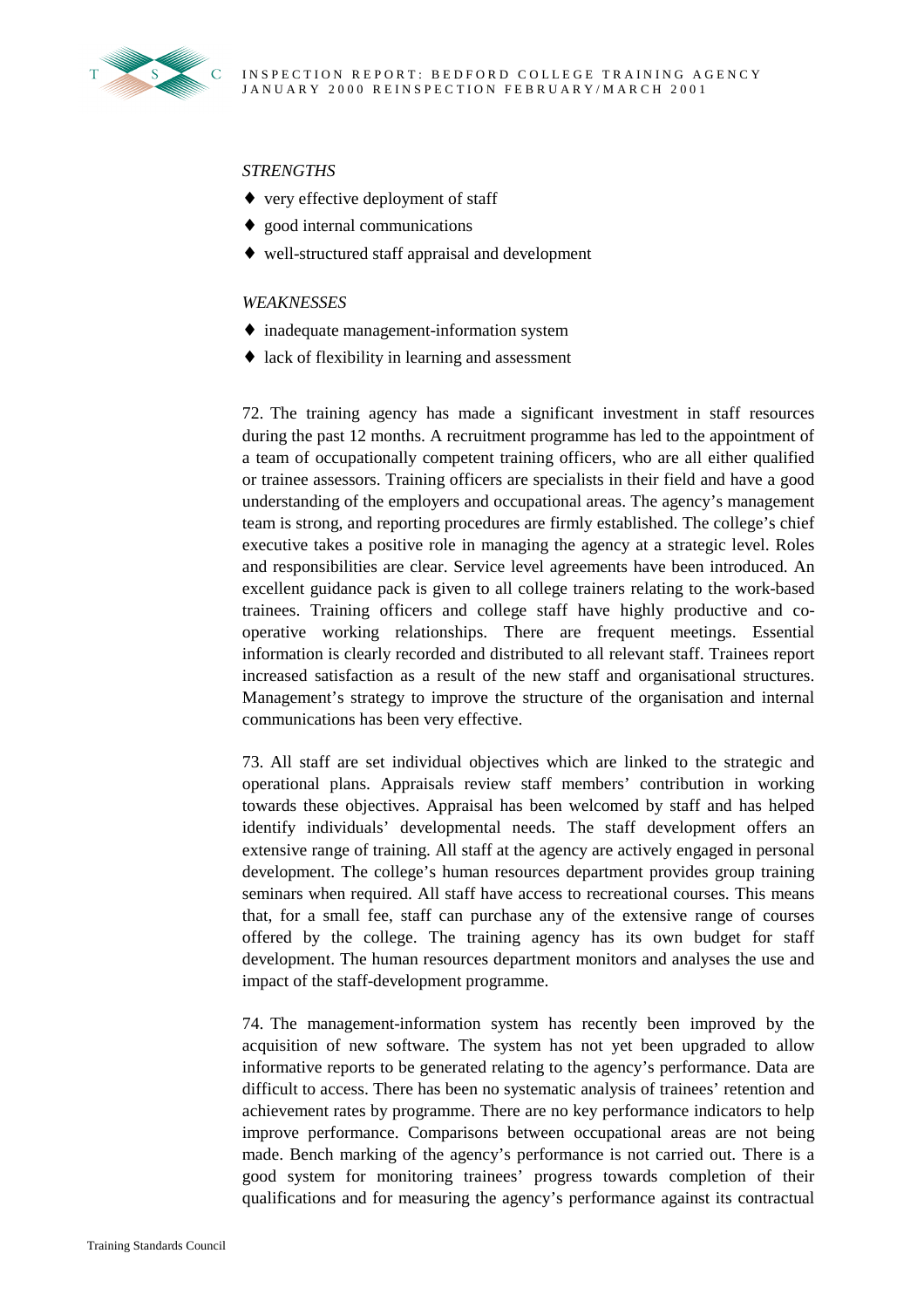requirements. The system does not yet allow effective interpretation of data to determine trends in the agency's performance and to set targets for improvement.

75. Training programmes in the college are primarily determined by the college's curriculum. They do not always reflect the nature or demands of the work environment, or trainees' job roles. The trainees' courses lack flexibility. The courses ensure that all the required knowledge and skills are developed during the day-release sessions at college, but these programmes are not effectively coordinated with the learning opportunities in the workplace. Employers, who provide on-the-job training, do not co-ordinate the learning with their trainees' college programmes. The college cannot easily change a learning programme to meet the needs of an individual trainee or employer, but there are some examples of this having been achieved in some programme areas. Trainees are mainly assessed in the workplace only to an extent which meets the requirements of awarding bodies. Work-based assessment is not widespread or fully established as the most effective way of judging a trainee's competence. Staff in some programme areas have started to realise the benefits of increased assessment visits, but this is not widespread.

# **Quality assurance** Grade 3

76. All staff are involved in administering the college's quality assurance arrangements. Programme area managers have specific responsibility for promoting continuous improvement of the quality of training. They follow set procedures for evaluating and measuring the success of their programmes and for reporting on their overall performance. A quality assurance manager ensures that procedures are followed. The procedures were last revised and reissued in 1999. The college's quality assurance system does not provide sufficient data about work-based learners. Training agency managers discuss quality assurance issues at monthly meetings. There are several new quality assurance arrangements which have yet to make an impact on the quality of work-based learning.

At the first inspection, the main weaknesses identified were:

- ♦ no quality assurance of on-the-job training
- ♦ no established feedback system for trainees and employers
- ♦ insufficient use of data to set and measure performance
- ♦ poor internal verification in most areas

77. The agency has introduced many changes since the first inspection. There is a range of new initiatives aimed at improving the work-based learning programmes. Most of these are not yet fully established. The college's quality assurance arrangements provide some discrete data relating to work-based trainees. There has been a survey of some trainees and employers, and their views have been analysed. Data are now effectively used to manage contractual requirements and to monitor trainees' progress. A new computerised management**-**information system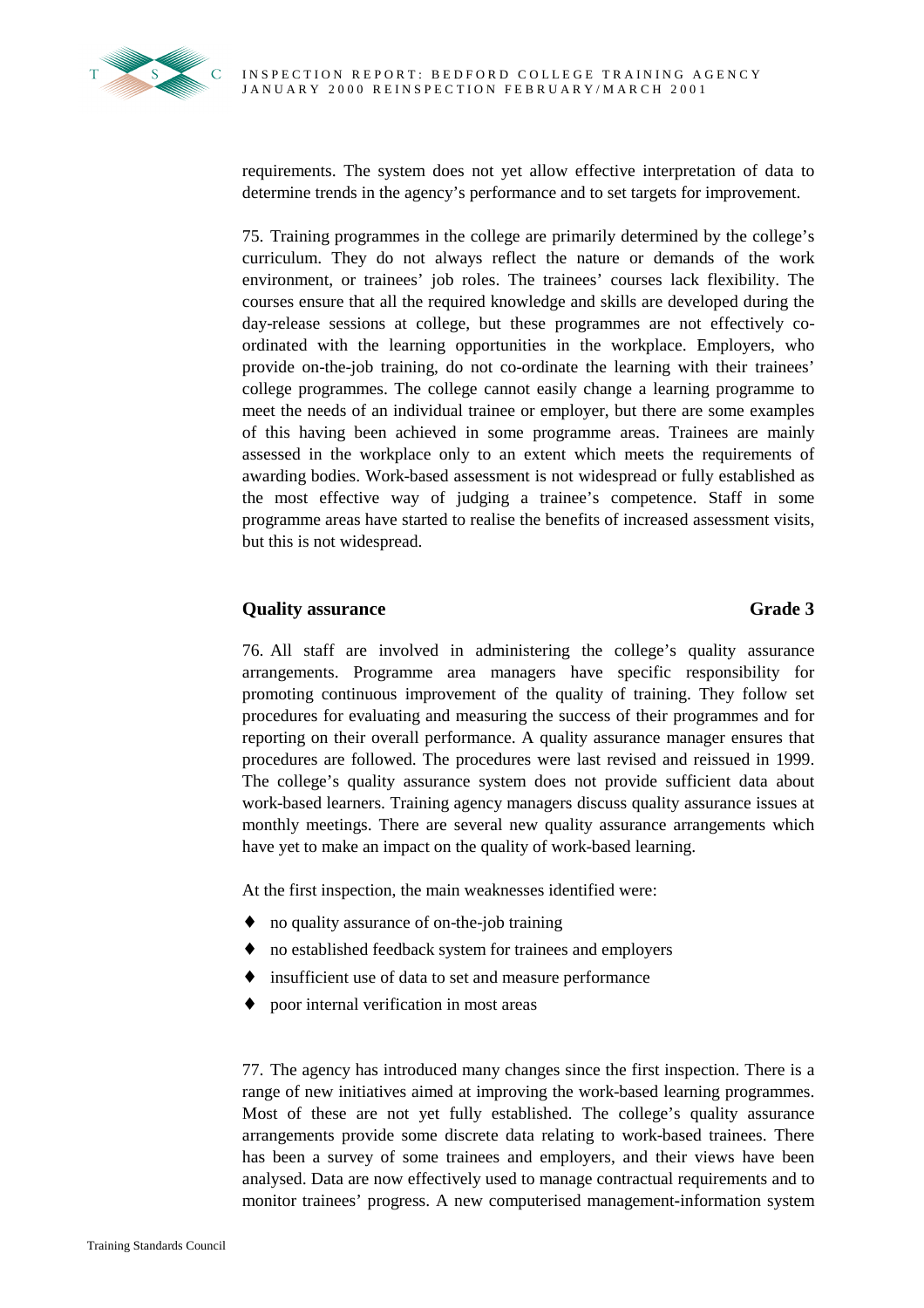

has been installed but is not yet fully established. There is a more rigorous approach to managing internal verification across the college. A single framework has been introduced to which each programme area must adhere. This is audited to ensure compliance. Internal verification has improved but the system is not yet fully supported in all areas, and some poor practice still exists. The agency has made progress in developing the key areas which were identified as needing improvement in the action plan. Targets for improvement have been met, but progress has sometimes been slow. Inspectors agreed with the grade given by BCTA in its self-assessment report.

# *STRENGTHS*

- ♦ good arrangements for assuring the quality of off-the-job training
- ♦ effective action-planning
- ♦ self-critical and accurate self-assessment process

## *WEAKNESSES*

- ♦ incomplete written quality assurance procedures
- ♦ underdeveloped system to assure quality of work based learning

78. The college has a well-established and effective system to assure the quality of training and learning. Courses are evaluated and reviewed. Teaching practice is observed and graded as a staff-development tool. There are written procedures which set out how learning should be managed. Staff responsibilities are clearly defined. There is a comprehensive complaints procedure which ensures that trainees' concerns are addressed, and which helps highlight areas which need improvement.

79. The training agency has a very detailed action plan which aims to improve many aspects of the learning programme. During the past 12 months, several previously unsatisfactory areas of the agency's work have been improved. Workbased assessment has been introduced and more visits to employers now take place. Resources for the teaching of key skills are effective and staff understand what is required of them. All the college and agency's staff are clear about their roles and responsibilities. Communication between all the parties involved in training is good. Initial assessment and trainees' progress reviews are satisfactory. Internal verification is generally consistent and has led to good practice being shared in some areas. Early indications point to a marked improvement in trainees' satisfaction with their training and in trainees' retention rates across the occupational areas.

80. Self-assessment is an integral and well-established part of the quality assurance system. The most recent report was concise and relevant. Weaknesses are openly addressed. All staff are involved in the process and have opportunities to review and comment on draft versions of the report. Inspectors found the report

#### *GOOD PRACTICE*

*The college has an arrangement with another local college to observe each other's off-the-job learning sessions as part of their respective quality assurance arrangements. This is a highly effective way of bench marking themselves against the practices of a similar organisation. The arrangement has proved valuable in helping the college to identify good practice in teaching*